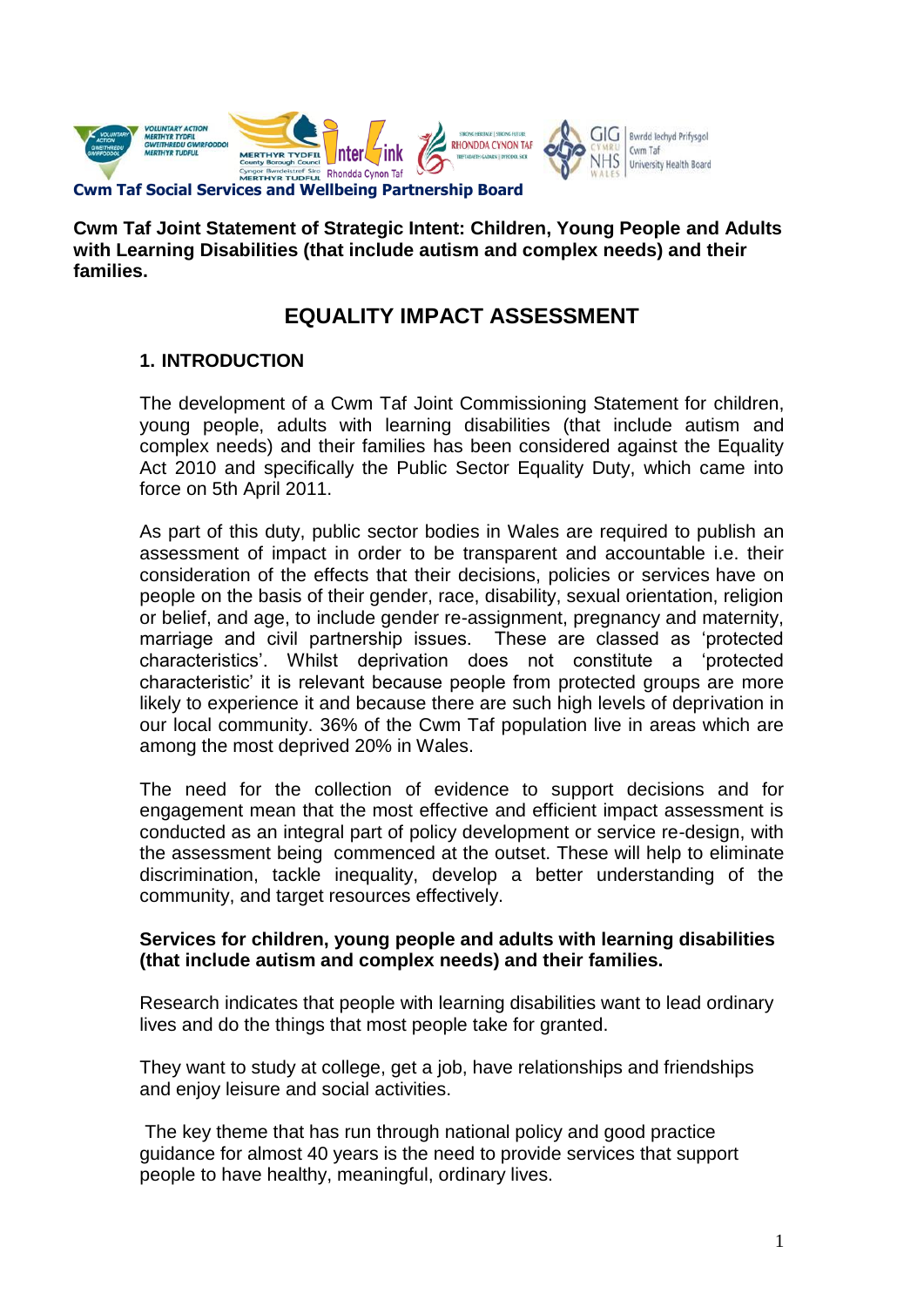'The concept that people with a learning disability have the same rights and aspirations as those without is the foundation upon which commissioners and providers should develop services that prevent the need for social care

The *Statement on Policy and Practice for Adults with a Learning Disability* laid out the rights for people with a learning disability living within Wales:

'All people with a learning disability are full citizens, equal in status and value to other citizens of the same age. They have the same rights to:

- Live healthy, productive and independent lives with appropriate and responsive treatment and support to develop to their maximum potential.
- Be individuals and decide everyday issues and life-defining matters for themselves joining in all decision-making which affects their lives, with appropriate and responsive advice and support where necessary.
- Live their lives within their community, maintaining social and family ties and connections which are important to them.
- Have the support of the communities of which they are a part and access to general and specialist services that are responsive to their individual needs, circumstances and preferences.

This was mirrored in the 2011 commissioning guidance which set out guidelines for commissioning sustainable services which promote independence and encourage commissioners to think longer term about what might be needed for the learning disability population in Wales.

To date these still form central tenets of learning disability provision across Wales and as such there has been no subsequent review or update of policy. Therefore the most significant piece of policy and legislation impacting people with learning disabilities across Wales in recent years is the Social Services and Wellbeing (Wales) Act 2014.

For people with learning disabilities this Act has significant potential to improve their experiences of services as it provides a single legislative framework for the provision of services across the age ranges. This means that local authorities and their partners should be considering the wellbeing of individuals at all stages of their development, including through the traditional 'transitions' phase from children and young people's services through to adult services, and through the provision of care and support into older age. It also legislates for the provision of advocacy services and for people to have strengths based assessments of need which considers all aspects of wellbeing as defined by the Act. It provides for carers through a right for their needs to be independently assessed beyond that of the person they care for

The Social Services and Wellbeing (Wales) Act 2014 includes a National Wellbeing Statement which describes the wellbeing outcomes that people who need care and support, and carers who need support, should expect in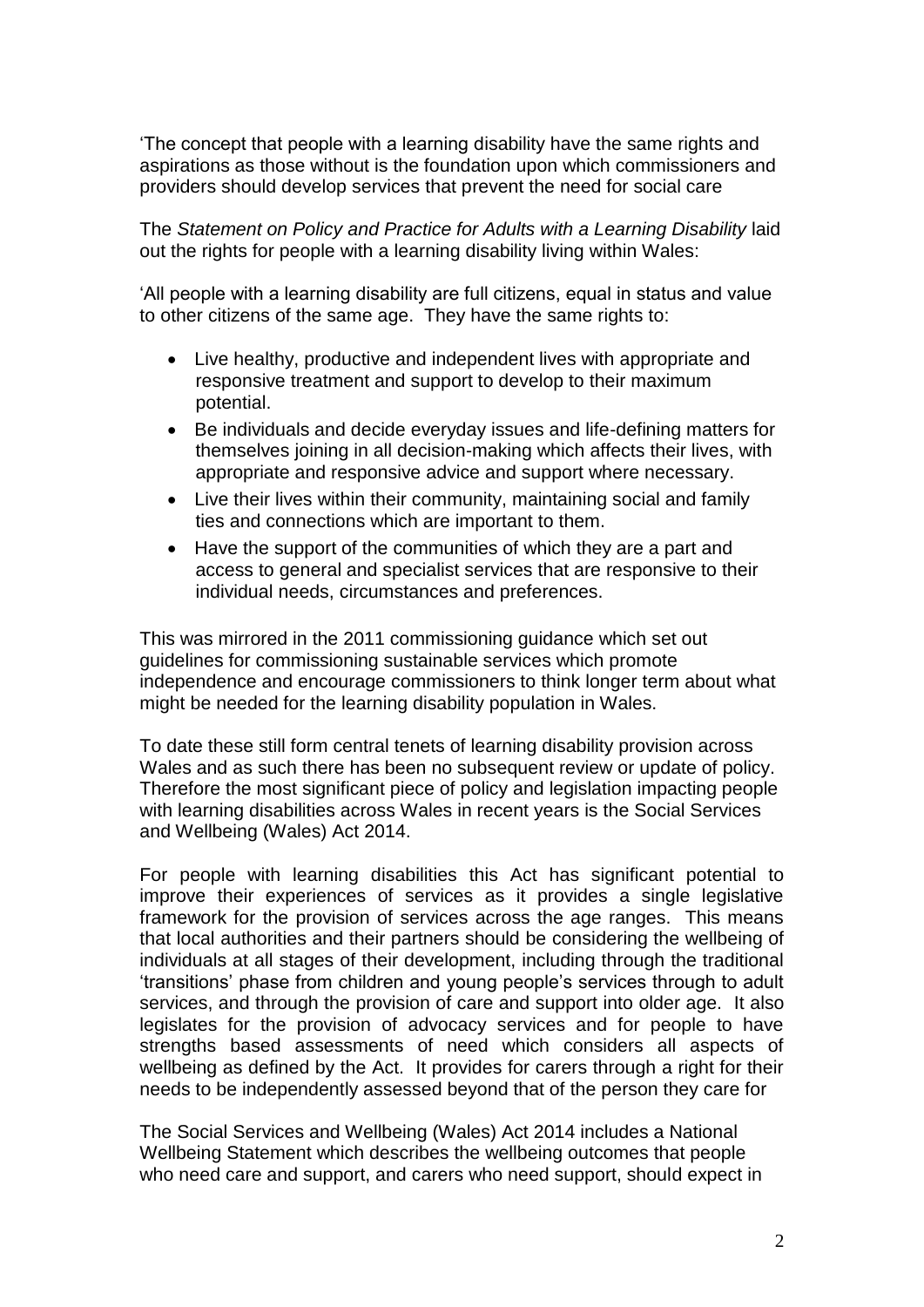order to lead fulfilled lives. The approach to commissioning good lives aims to support people with learning disabilities and their families to experience these outcomes.

The following principles underpin the approach to commissioning good lives:

- Designing services from the individual up, but with their relationships right upfront as well.
- Designing services so that they reflect, and maintain or strengthen, the assets of the person and their relationships.
- Consequently, involving the person and their relationships fully in the design of the services.
- Designing services so that they reflect best practice in relevant professions.
- Consequently, promoting social inclusion, autonomy, choice, respect, and valued roles for the person, as well as effective specialist skills and techniques.

Rhondda Cynon Taf (RCT) County Borough Council, Merthyr Tydfil County Borough Council and Cwm Taf University Health Board have worked together to develop a Joint Statement of Strategic Intent for Children, Young People, and Adults with Learning Disabilities (that includes autism and complex needs) and their families which describes a shared commitment to deliver a new model of integrated health and social services.

# **2.THE VISION AND SERVICE MODEL**

Together, we have adopted a common vision statement for integrated health and social care services for people with a Learning disability and autism:

*Our vision is that people with a learning disability will be able to access modern services that promote their independence, reduce reliance on long term services and emphasize choice and control. That children, young people and adults with a learning disability (including those people with autism and complex needs) will be able to access efficient and effective services that enable person centred outcomes and minimize escalation of need and risk through the promotion of early intervention, prevention, greater independence and access to opportunities*.*.*

The model we have devised for service provision is a dynamic one which responds to people's changing needs, provides targeted intervention and support where needed, enables individuals to progress, and supports people by providing continuing access to universal services and community support.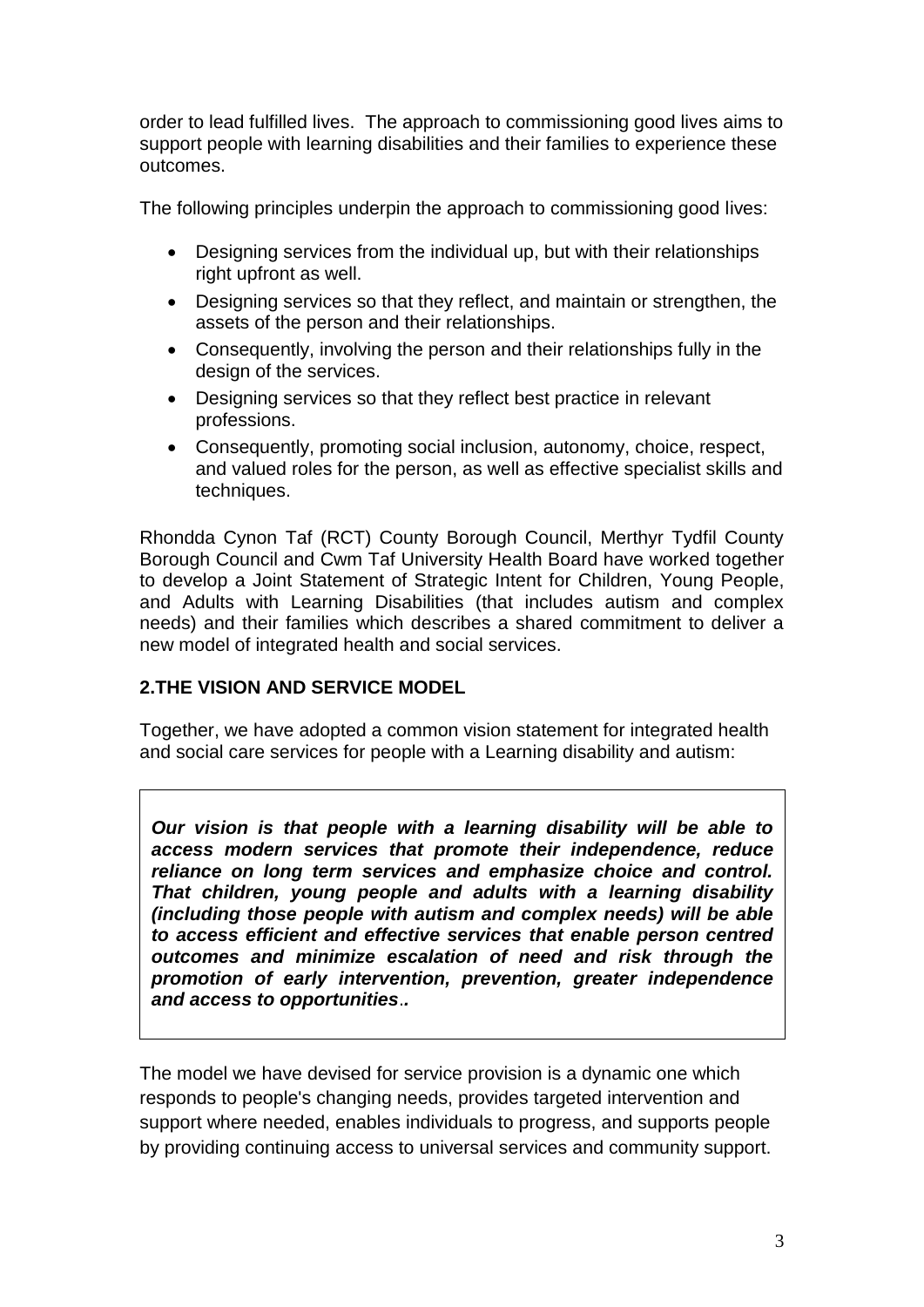# **Universal Services**

The vast majority of people with learning disabilities do not require social care and hence live in the community with limited support. People with learning disabilities are at higher risk of many physical and mental health conditions, have fewer opportunities to work and often experience social deprivation. Supporting people with learning disabilities to lead healthy, meaningful lives and preventing the need for more intensive service provision requires universal services (e.g. leisure services, GPs, colleges, etc) to be accessible. Making services accessible means that 'reasonable adjustments' need to be made to the service.

### **Universal Plus**

On average people with learning disabilities have poorer health and die younger than other people. People with learning disabilities should be able to access primary, community and secondary healthcare services in the same way as the general population. There is a need for support for people with learning disabilities across the life course to understand and express their needs in relation to their health and wellbeing, and to access health-based information together with support and opportunities to lead healthy lifestyles.

### **Early Intervention**

Identifying need at its earliest point and providing the appropriate information, advice, assistance and, where required, intervention can delay or prevent escalating need that can often be emotionally, socially and economically costly. Being responsive to low level needs must be a consistent and collaborative approach across partners.

### **Intensive intervention**

One important requirement of services is that they are able to retrieve crises; to manage them while they occur and to steadily bring the situation back to one in which the problems can be tackled over the longer term. This requires specialist support provided by a range of services, across children's services, Child and Adolescent Mental Health Services (CAMHS), and specialist community learning disability teams. Support should be built around the needs of the individual through a 'Collaborative Care' model. Individuals should expect continuity of care and support through close collaboration between services/agencies.

# **Specialist Intervention**

Everyone with eligible care and support needs should have a single person centred care and support plan, incorporating a range of other plans where appropriate, which they have been involved in developing and of which they have a copy. Plans should focus on what is important to the individual. For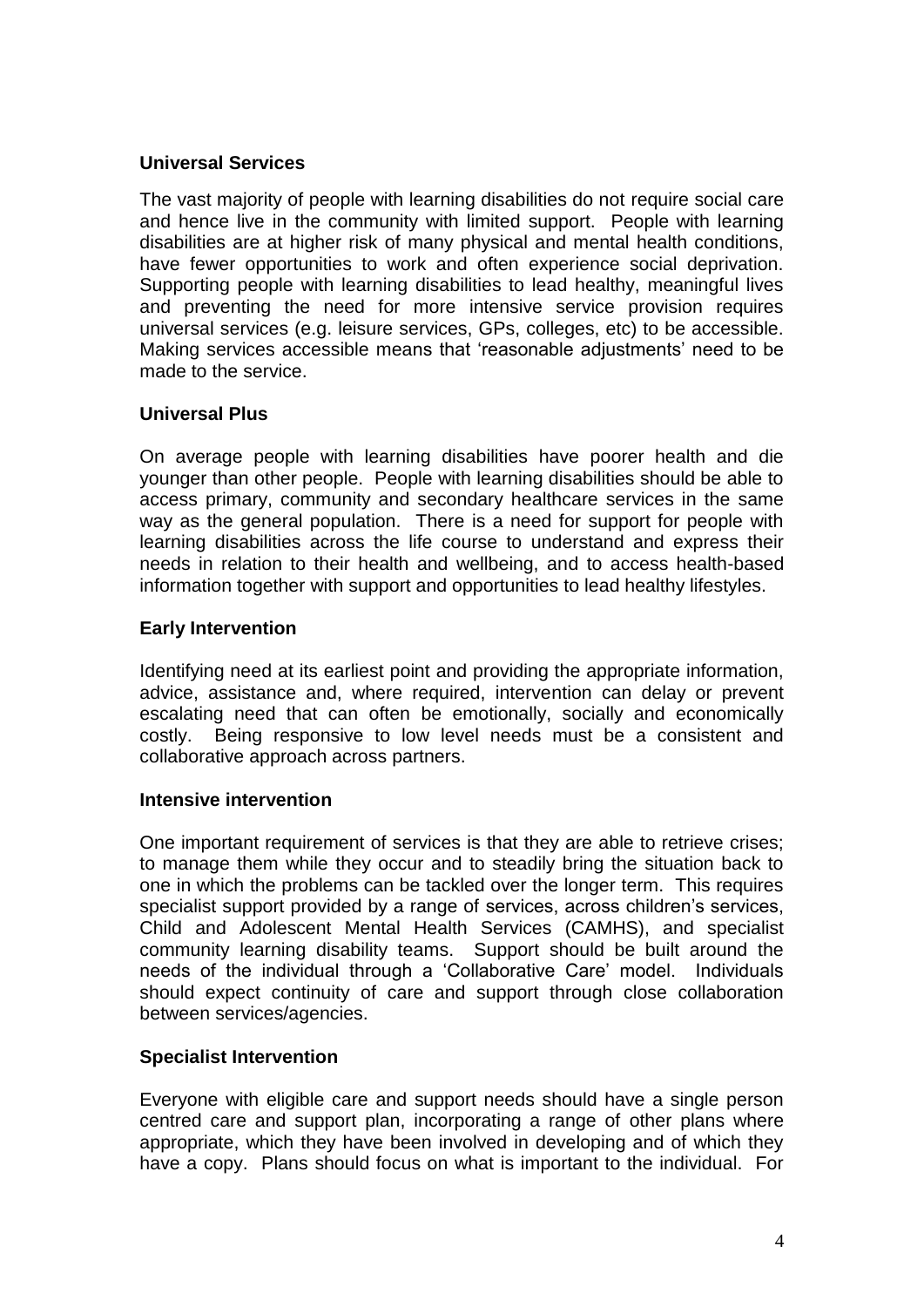children and young people up to the age of 25 with a special educational need (SEN), this should take the form of an Education, Health and Care (EHC) plan. Through increased use of direct payments people should have access to activities and services within the community; they should have opportunities to learn new skills, have new experiences, gain independence and employment and be supported to develop and maintain relationships. People should be able to access a range of services that meet their cultural and/or spiritual needs.

# **3.OUR COMMISSIONING PRIORITIES**

Cwm Taf's strategy for learning disability services is focused on the following key messages:

- Maximize the use of universal services
- Increase early intervention, prevention, information, advice and assistance
- Build community support and develop people's independence
- Sustain people in their own homes
- Enable people to live full lives and achieve their potential
- Keep people safe
- Make the best use of our resources

### **The outcomes we want to achieve**

### **The definition of a Good Life is**

*Somewhere to live, something to do, someone to love (home, occupation, relationships)*

The outcomes we are seeking to acheive for people with a Learning disability and their families are

- that they will be able to access modern services that promote a sense of belonging to and inclusion in their local community.
- That services maximise independence, reduce dependency and emphasize choice and control.
- That children, young people and adults with a learning disability will be able to access efficient and effective services that enable citizen centred wellbeing outcomes
- That children, young people and adults with a learning disability will be able to access efficient and effective services that minimize escalation of need and risk

How that will feel for people with a learning disability in Cwm Taf (based on the WG outcome framework) is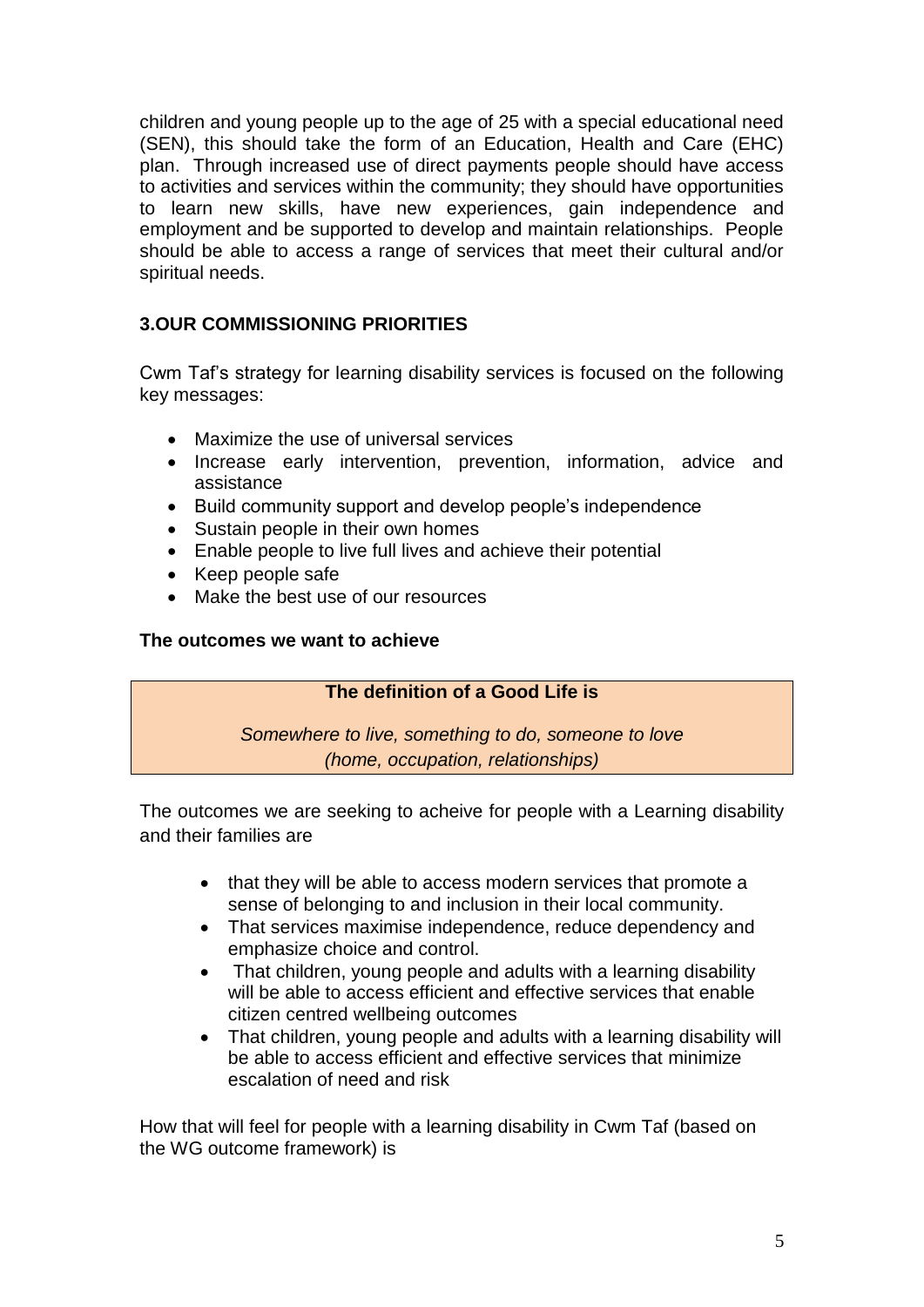- My individual circumstances are considered.
- I have control over day to day life
- I am happy and do the things that make me happy.
- I am safe and protected from abuse and neglect
- I do the things that matter to me.
- I belong.
- I contribute towards my social life and can be with the people that I choose.
- I feel valued in society.
- I live in a home that best supports me to achieve my well-being.

## **Current Service Utilisation**

A significant proportion of people with learning disabilities will not require social care services or specialist health services. Like the rest of the population they will come into contact with universal services which they will find more accessible if reasonable adjustments are made.

Approximately 10% of the predicted population of children and adults with learning disabilities are known to G.P. surgeries across Cwm Taf. Data collected by the disabled children teams suggests that almost all children with a learning disability are known to social care services as children. However, there is a drop off after school of the number of people known to, and in receipt of adult social care.

23% of the predicted population of adults with learning disabilities are in receipt of social care services across Cwm Taf. There has been an increase in the number of people with learning disabilities in receipt of services since 2014. The exact increase is difficult to calculate as data has not been collected consistently over the years.

In terms of the types of services being utilised we know that too few people access universal services. Too many people are in receipt of traditional residential and day centre style services. Too few people are supported to continue to live in their local communities. Not enough people access education and employment services. There are still too few children and adults accessing flexible support via direct payments.

## **Resources: Meeting future demand and delivering financial sustainability**

Currently the pattern of spend is to target resources at those in greatest need. For 2015/2016 Merthyr spent approximately 35% of the overall budget for adults with learning disabilities on residential and/or nursing care and 38% on supported living. Rhondda Cynon Taf spent 17% on residential and/or nursing care and 50% on supported living. Rhondda Cynon Taf spent only 5% on direct payments and Merthyr spent only 1%. Both Local Authorities spent only 3% of the overall budget on assessment and care management. In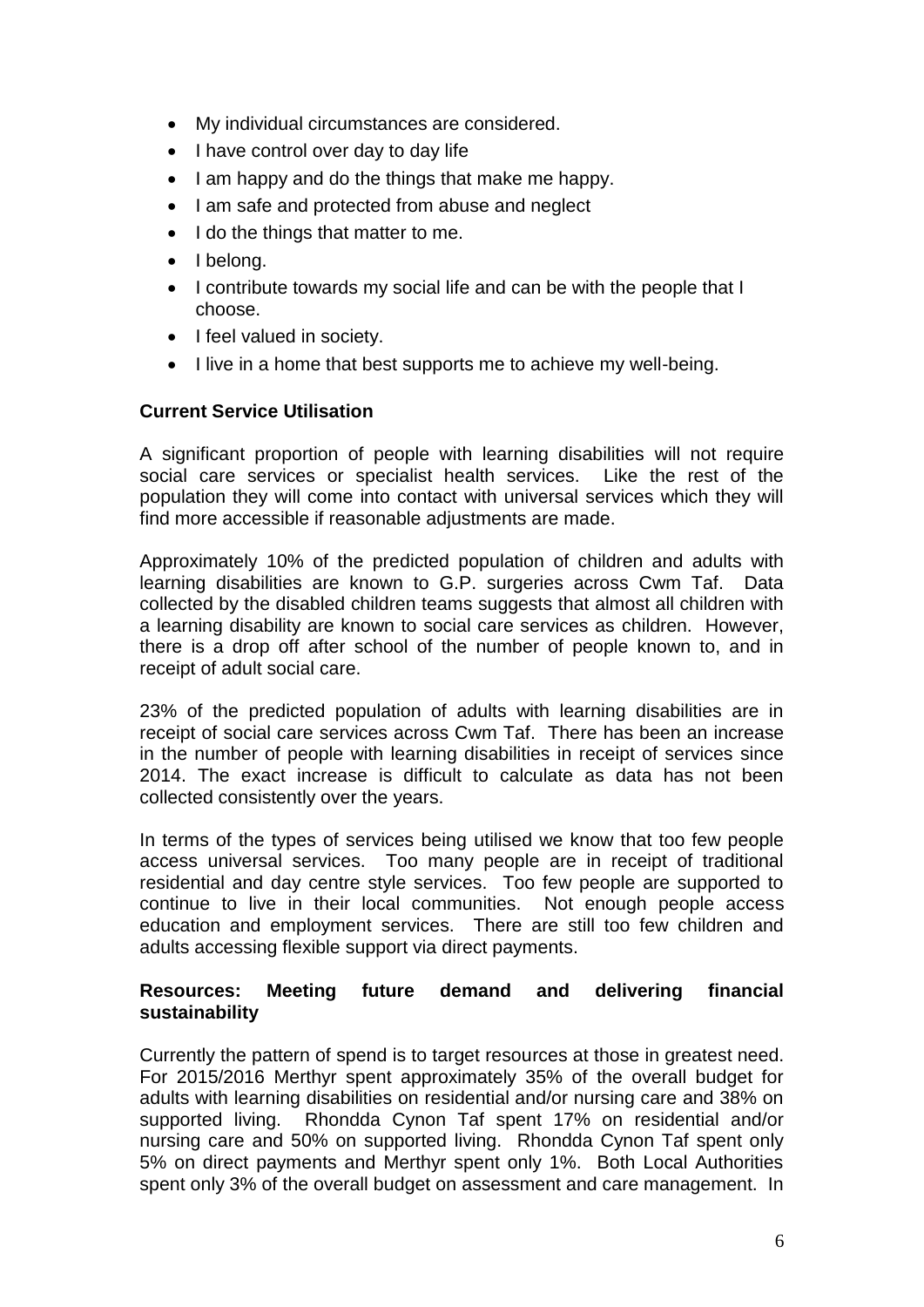health there is increasing expenditure on continuing health care and spend on acute placements has not decreased.

The risk of targeting resources at those in greatest need is that whilst it meets the short term demand it does not reduce growing demand or provide a sustainable solution. The Social Services and Wellbeing (Wales) Act 2014 recognises this. It calls for the development of creative solutions such as community asset based approaches that enable individuals to access mainstream and universal services through appropriate reasonable adjustments and innovative support options. Delivering this will require investing less in residential provision and more in direct payments. Assessment and care and support planning is another area where more investment is needed so that staff can spend time helping those in need of care and support to find community solutions.

Within Cwm Taf, secondary care learning disability services are currently commissioned from a regional network managed by Abertawe Bro Morgannwg University Health Board. As the commissioner Cwm Taf University Health Board is currently undertaking a review to establish the current baseline position of the service relevant to the local population. Once complete this review will inform the commissioning work outlined within this statement of intent".

Greater transparency and sharing of information in terms of numbers and expenditure across all services will support future demand management. It will also inform decisions about where to invest to facilitate sustainable outcomes for people effectively and efficiently. Pooling resources and commissioning specialist services at a regional level will help to make economies of scale.

A Needs Assessment has been undertaken to inform the development of the Statement of Intent. In addition, the following information is relevant in relation to protected characteristics.

# **4. UNDERSTANDING THE DEMOGRAPHIC PROFILE**

Better health and social care has meant that people with a learning disability are living longer than before. However, children, young people, adults and older people with learning disabilities are at increased risk of experiencing physical health difficulties. People with learning disabilities die younger and experience poorer health than the general population. These differences are to a large extent avoidable and thus represent health inequalities (Emerson et al, 2011). It is important for all older people to look after themselves and keep healthy to try to minimize age related illnesses like stroke, heart disease and diabetes. Older people with a learning disability may need additional support to do this.

In 2010, a review into health inequalities of people with learning disabilities in the UK highlighted striking differences between the general health of people with learning disabilities when compared to their non-disabled counterparts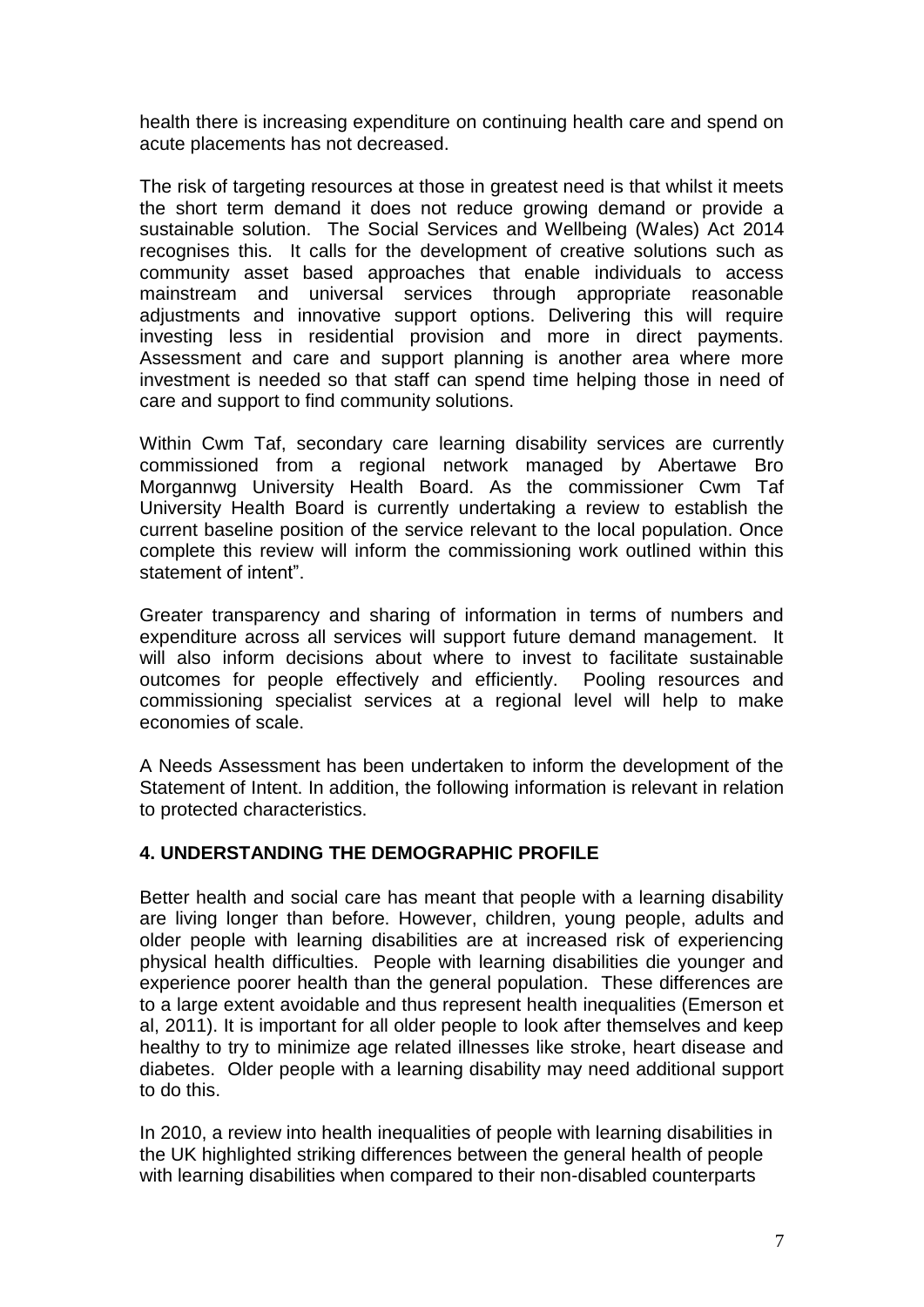They found there were potentially five key areas where health inequalities arose. These were:

- Social determinants such as poverty, poor housing conditions, and unemployment.
- Increased risk arising from genetic and biological factors associated with the learning disability.
- Communication difficulties and reduced health literacy.
- Personal health risks and behaviours.
- Difficulties in accessing services, including scarcity of services, poor understanding of needs particularly around communication, and potentially diagnostic overshadowing where the physical symptoms are seen to be issues arising from their learning disability.

## **Challenging Behaviour**

Challenging behaviour usually begins in childhood or young adulthood and without effective intervention is highly persistent; around 30% of young children (aged 0-3) and 10-15% of adults with learning disabilities display behaviour difficulties. Not all of these people will have a moderate, severe or profound disability and hence not all of them will be in receipt of learning disability services. Many of these people will be at risk of offending and will come into contact with the criminal justice system, substance misuse services or mental health services.

### **Gender**

It has been noted that women with learning disabilities have markedly different patterns of contraceptive use to women in the general population, with greater use of long term methods such as depot injection, oral contraceptive, intrauterine device or sterilisation and significantly less use of barrier methods. Evidence suggests that women with learning disabilities are not given sufficient information or fully involved in decisions about contraception. Furthermore, there is evidence that women are prescribed contraception even when they are not sexually active or when they are past child-bearing age (McCarthy, 2009).

Studies in other countries have shown that women with learning disabilities and in particular women with Down's syndrome tend to have earlier menopause than other women. A recent UK study found that women with learning disabilities had similar experiences of menopausal symptoms to other women but they had a poorer understanding of menopause and menstruation (Willis et al, 2011).

# **Age**

There is forecast to be only a small increase in the number of children from 0 to 17 with a learning difficulty. The number with severe or profound learning disabilities is expected to increase by seven by 2025.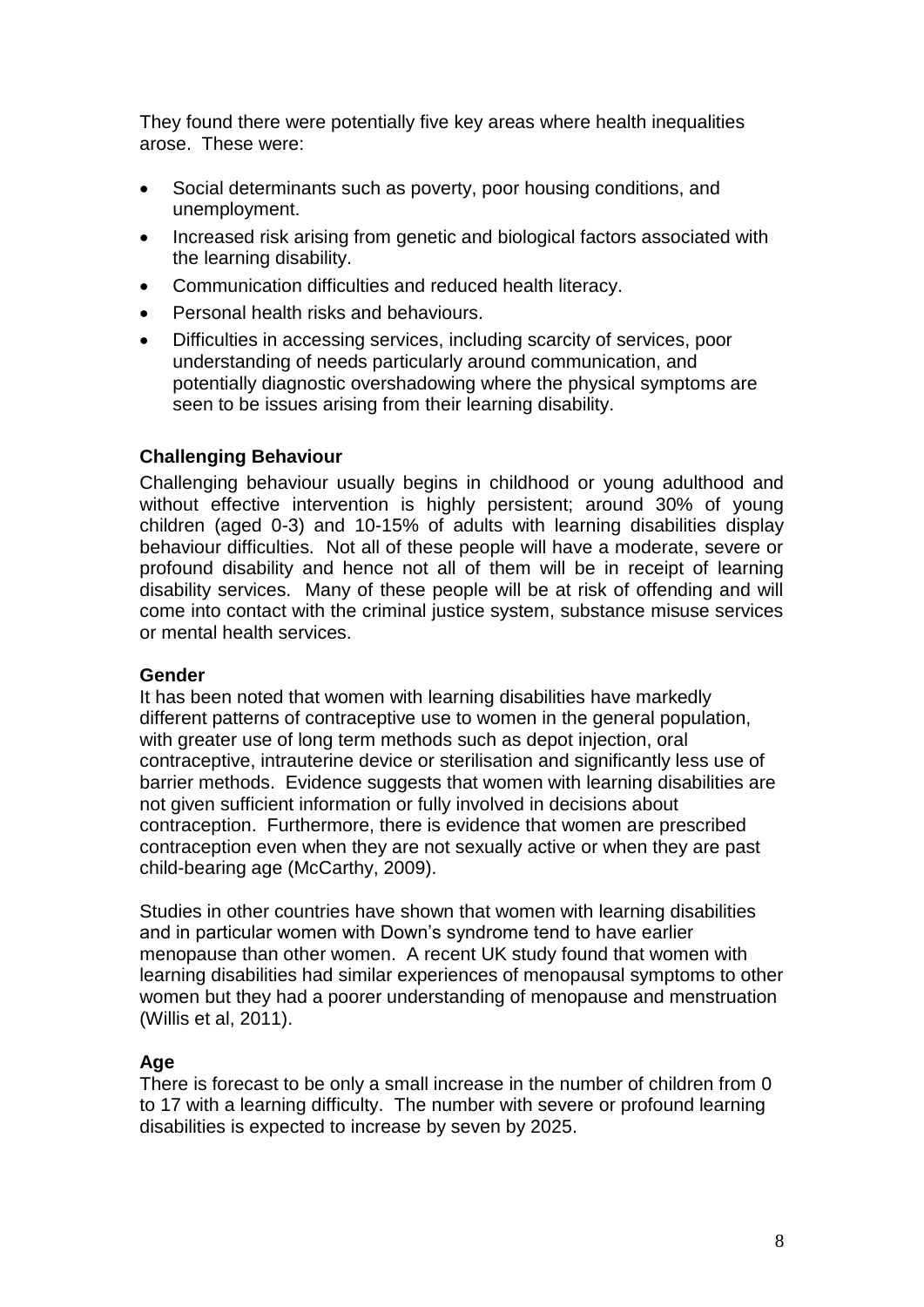|                                                           | 2016  | 2020  | 2025  | % change<br>2016-2025 | Actual<br>forecast<br>change in<br>number<br>2016-2025 |
|-----------------------------------------------------------|-------|-------|-------|-----------------------|--------------------------------------------------------|
| Children aged 0-17 with a<br>moderate learning difficulty | 2,245 | 2,283 | 2,282 | 1.65                  | 37                                                     |
| Children aged 0-17 with a<br>severe learning difficulty   | 290   | 295   | 295   | 1.72                  | 5                                                      |
| Children aged 0-17 with a<br>profound learning difficulty | 71    | 73    | 73    | 2.82                  | ◠                                                      |

Table 1: Children aged 0-17 predicted to have a learning difficulty, by age, projected to 2024

*Source: Daffodil. Numbers may not sum due to rounding*

Projections for those aged 18 and over with a moderate or severe learning disability show an overall decrease of 20. However, as the overall figures suggest, there is expected to be a rise in the number of people aged 75 and over with a moderate or severe learning disability. This is a relatively low number but these individuals are more likely to need some degree of support. It is also worth noting the additional 19 people forecast to have a moderate or severe learning disability in the 55-64 age group, once again indicating that demand for some level of support is unlikely to reduce in the medium term.

|        | 2016  | 2020  | 2025  | %<br>change<br>2016-<br>2025 | Actual forecast change<br>in number<br>2016-2025 |
|--------|-------|-------|-------|------------------------------|--------------------------------------------------|
| 18-24  | 166   | 154   | 149   | $-10.24$                     | $-17$                                            |
| 25-34  | 205   | 205   | 197   | $-3.90$                      | -8                                               |
| 35-44  | 217   | 219   | 233   | 7.37                         | 16                                               |
| 45-54  | 219   | 205   | 184   | $-15.98$                     | $-35$                                            |
| 55-64  | 176   | 188   | 195   | 10.80                        | 19                                               |
| 65-74  | 111   | 112   | 109   | $-1.80$                      | $-2$                                             |
| 75-84  | 37    | 41    | 49    | 32.43                        | 12                                               |
| 85 and | 12    | 14    | 17    | 41.67                        | 5                                                |
| over   |       |       |       |                              |                                                  |
| Total  | 1,143 | 1,138 | 1,133 | $-0.88$                      | $-20$                                            |

Table 2: People in Cwm Taf 18 and over estimated to have a moderate or severe learning disability

*Source: Daffodil. Numbers may not sum due to rounding*

2,269 adults and 726 children in Cwm Taf are predicted to have an autism spectrum condition. Approximately 50% of them will have a learning disability too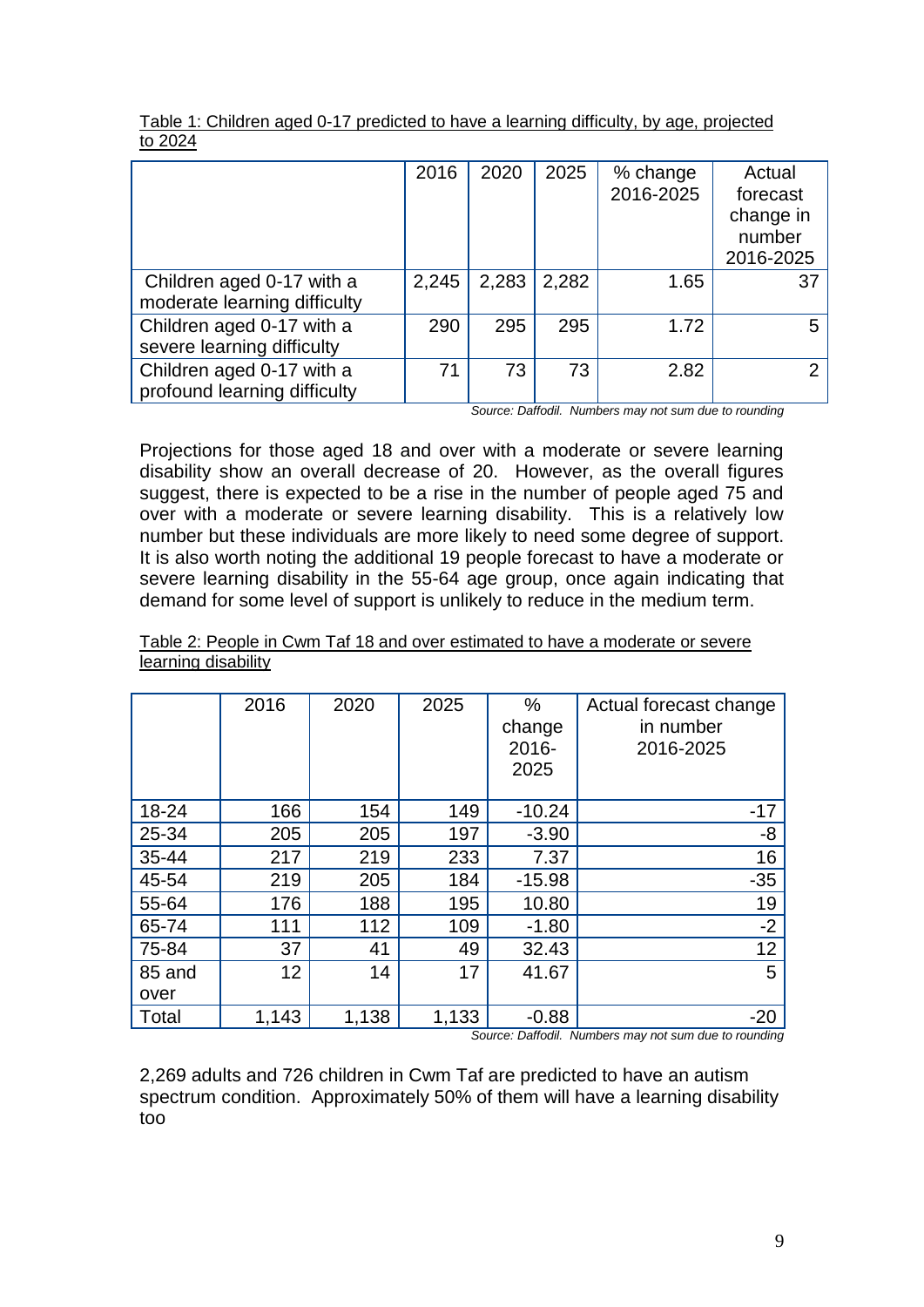|                     | 2016  | 2020  | 2025  | $\%$<br>change<br>2016-<br>2025 | Actual<br>forecast<br>change in<br>number<br>2016-2025 |
|---------------------|-------|-------|-------|---------------------------------|--------------------------------------------------------|
| 18-24               | 718   | 663   | 633   | $-11.84$                        | -85                                                    |
| 25-34               | 953   | 955   | 917   | $-3.78$                         | $-36$                                                  |
| $35 - 44$           | 862   | 872   | 925   | 7.31                            | 63                                                     |
| 45-54               | 973   | 913   | 816   | $-16.14$                        | $-157$                                                 |
| 55-64               | 810   | 865   | 904   | 11.60                           | 94                                                     |
| 65-74               | 682   | 696   | 673   | $-1.32$                         | -9                                                     |
| 75-84               | 354   | 390   | 469   | 32.49                           | 115                                                    |
| 85 and over         | 130   | 148   | 180   | 38.46                           | 50                                                     |
| Total<br>population | 5,482 | 5,502 | 5,517 | 0.64                            | 35                                                     |

Table 3: People in Cwm Taf predicted to have a learning disability (18 and over)

*Source: Daffodil. Numbers may not sum due to rounding*

Overall, the population of people with learning disabilities in Cwm Taf is expected to increase by just 0.64%. There is a significant drop in the projected number of people aged between 18 and 34 predicted to have a learning disability. However, this does not reflect the expected changes within specific groups which are likely to affect demand for services. The most notable forecast change is that the number of people aged 75 and over with learning disabilities is predicted to grow considerably. There is also a notable increase forecast among the 55-64 age group, suggesting that demand among older groups will persist beyond the next 10 years

# **Health**

Overall, the proportion of people with learning disabilities who die from cancer in the UK is lower than among the general population (12-18%, compared with 26%), although they have proportionally higher rates of gastrointestinal cancer (48-59% vs 25% of cancer deaths). People with learning disabilities with cancer are less likely to be informed of their diagnosis and prognosis, to be given pain relief, to be involved in decisions about their care and they are less likely to receive palliative care.

Coronary heart disease is a leading cause of death amongst people with learning disabilities (14-20%).

Respiratory disease is possibly the leading cause of death for people with learning disabilities (46-52%) with rates much higher than for the general population. Adults with learning disabilities are 2.6 times more likely to die from asthma than those who do not have learning disabilities.

The prevalence of epilepsy in the British population is between 0.5% and 1% among those with moderate learning disability this prevalence rises to 15%. Among those with severe and profound disability the rate raises further to 30%, with seizures commonly being multiple and resistant to drug treatment.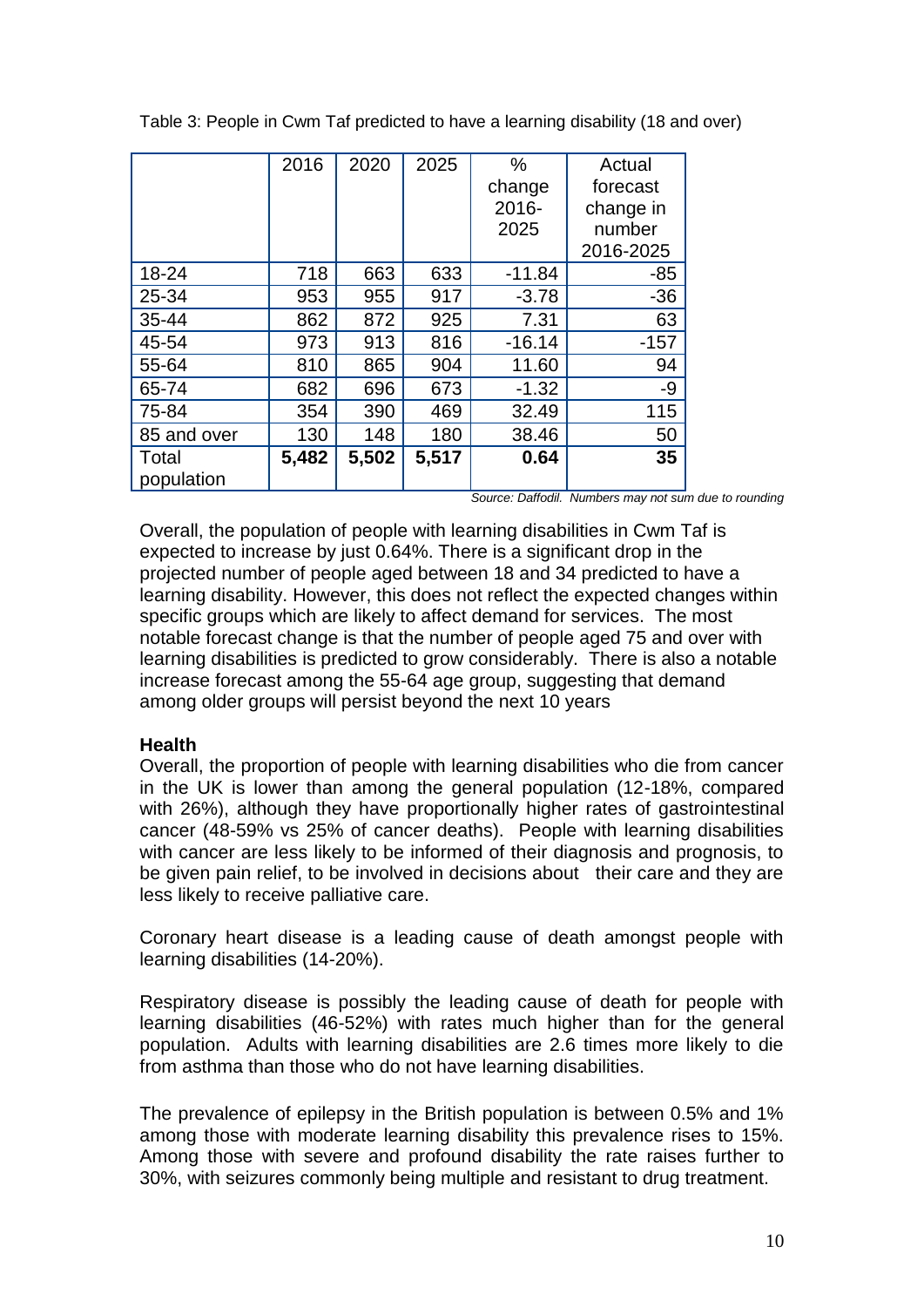## **Physical Disabilities**

People with learning disabilities are 10 times more likely to have a serious sight problem than other people. 6 in 10 people with learning disabilities need glasses and often need support to get used to them.

People living independently or with family are significantly less likely to have had a recent eye examination than people living with paid support staff.

The Foundation for People with Learning Disabilities states that around 40% of adults with a learning disability experience moderate to severe hearing loss

In some cases the hearing loss may exacerbate the effects of an individual's learning disability, because it may sometimes go unrecognised or undiagnosed, with the behaviours associated with hearing loss being instead considered part of the learning disability.

Untreated hearing loss can contribute to delayed speech and language development, difficulties with learning, and problems communicating with others, so a diagnosis as early as possible is vital, especially for people who may already experience difficulties in these areas.

Hearing problems are particularly common among people with Down's syndrome, and, as with the general population, become both more likely and more extensive as people age.

People who have a disability are twice as likely than people without a disability to have no access to a car (Office for Disability Issues 2009). Disabled people are also less confident in using public transport because of physical access issues but also because of staff attitudes (Framework for Action on Independent Living 2012).

### **Mental health**

The prevalence of mental health problems in people with learning disabilities is considerably higher than in the general population.

The prevalence of psychiatric disorders is 36% among children with learning disabilities, compared to 8% among children without learning disabilities.

The prevalence of dementia is higher amongst older adults with learning disabilities compared to the general population (22% vs 6% aged 65+) and they also tend to develop it at a younger age and at a faster rate. People with Down's Syndrome are at particularly high risk of developing dementia, with the age of onset being 30-40 years younger than for the general population.

### **Ethnicity**

Cwm Taf has lower representation from ethnic groups other than white than Wales as a whole. However there are Polish, Portugese and Czech people living in the local community and their access issues will need to be considered in terms of language issues and availability of transport.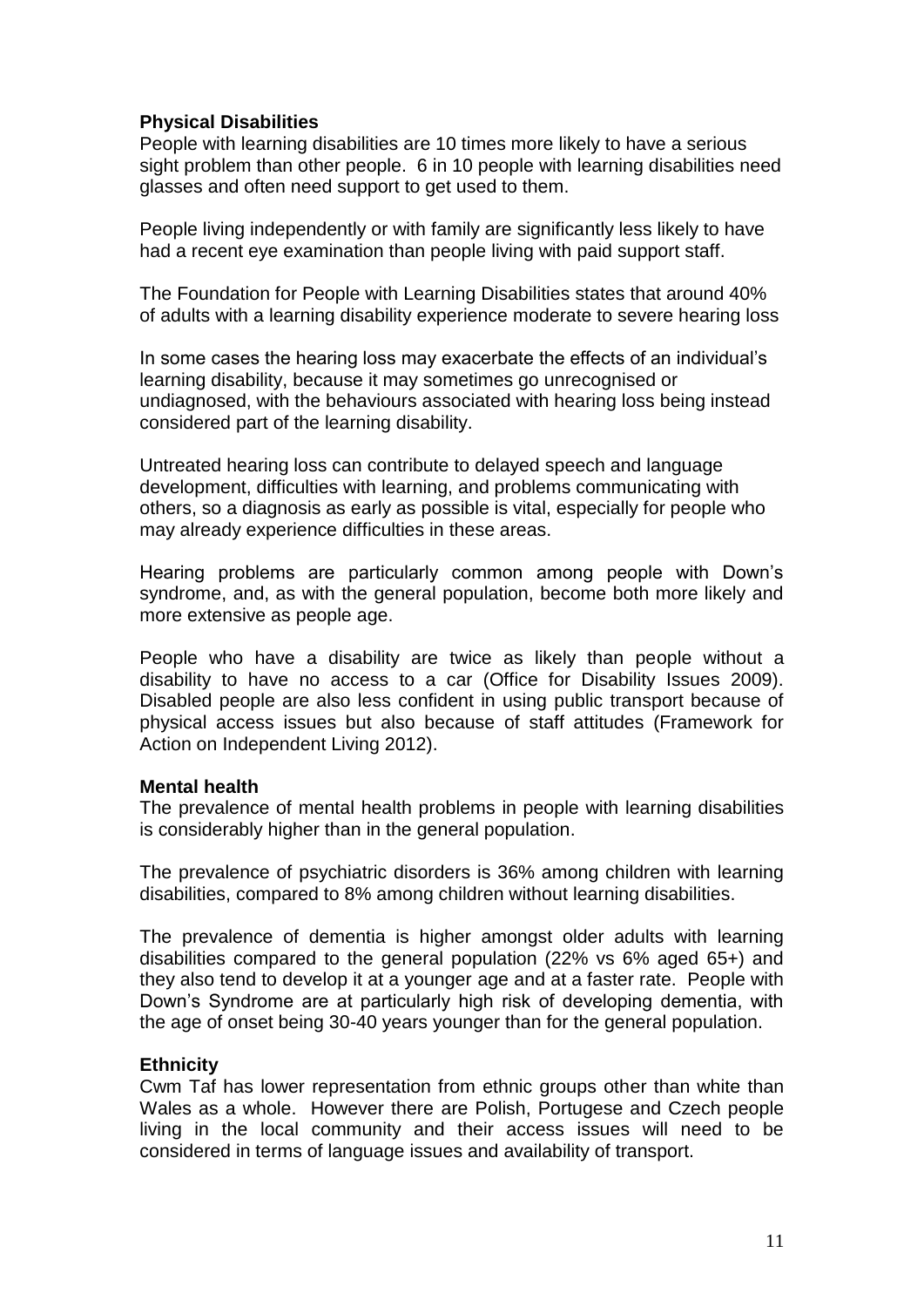Language can represent a further barrier for people with learning disabilities in accessing public transport and services generally. It can also create further barriers to understanding during diagnosis, treatment and during recovery. The use of translation services may be appropriate and there are supportive policies in relation to these services.

Whilst there is no specific evidence available to examine the ethnicity of people with a Learning disability in Cwm Taf at this point it is worth noting that evidence shows that people from different ethnic groups respond differently to health promotion campaigns which may not be sensitive to language or cultural differences. In planning and delivering health and wellbeing activities, providers need to be mindful of these issues. However, the importance of family and community support networks is well recognised by many ethnic groups which will be helpful in building community capacity.

### **Marriage and Civil Partnership**

Many people with a learning disability say that relationships are important to them - yet only 3% of people with a learning disability live as a couple, compared to 70% of the general adult population

Several barriers make it difficult for people with a learning disability to have personal and sexual relationships:

- Meeting people is more difficult.
- Social isolation is more common.
- The balance between risk and rights when it comes to people with a learning disability having intimate or sexual relationships is often skewed towards restricting their choices, both in the family home and other living arrangements.

These social attitudes are restricting, which means that people with a learning disability are often not getting the freedom or privacy to have intimate or sexual relationships.

Mencap have set out what is required to ensure people with a learning disability (relevant to people who have capacity to consent) are able to develop positive, informed, healthy and safe intimate relationships which are:

- Support to meet other people and form relationships
- Access to high quality and accessible sex education
- The opportunity to express their sexuality and have intimate relationships
- The right and wish to have an intimate sexual relationship balanced against any risk around safety and abuse

# **Religion**

There is a lower representation in every religious group in Cwm Taf than is seen in Wales as a whole. Higher than average proportions of the population stated that they had no religion.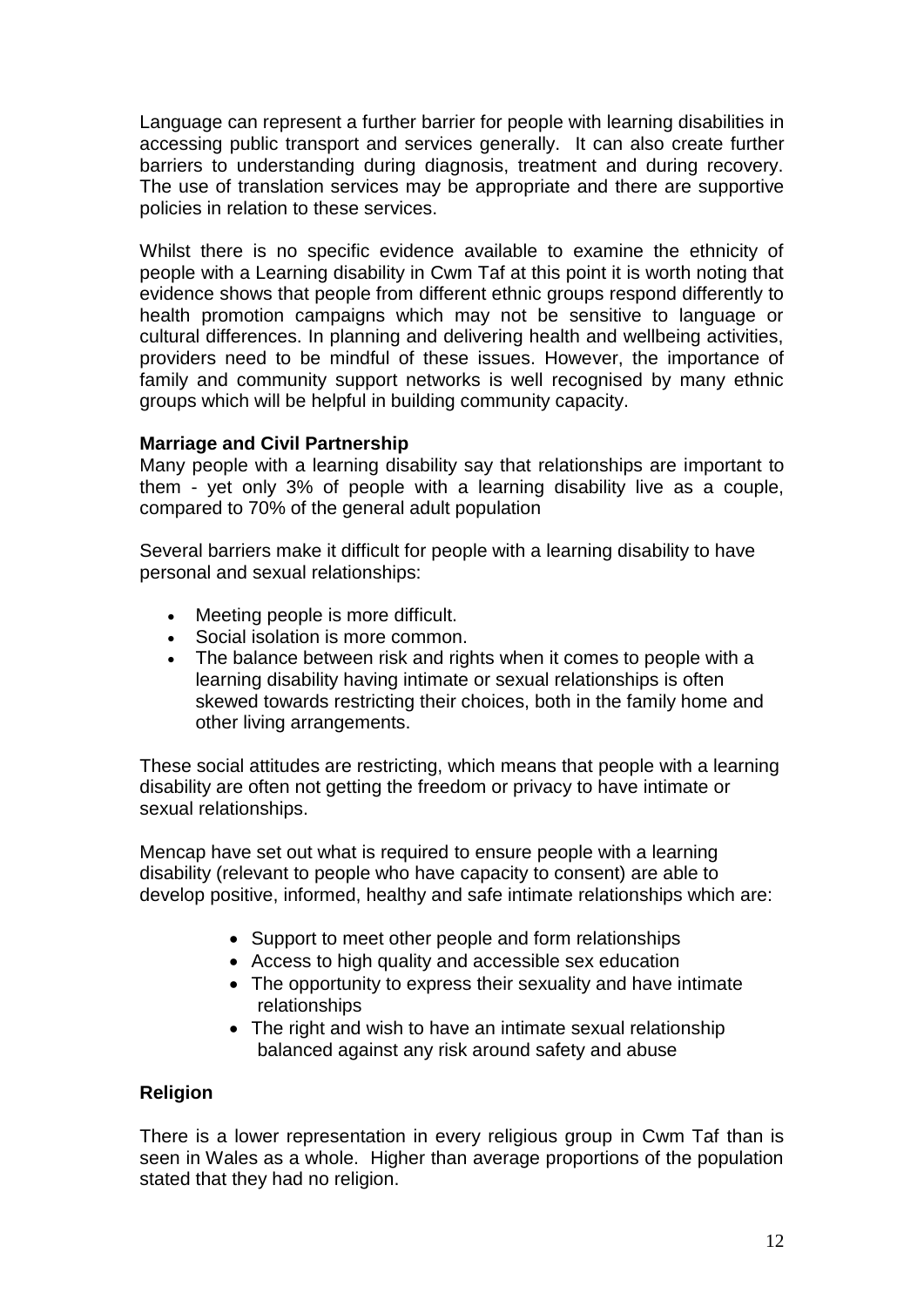However it is important that services take cultural needs into account. A guide to cultural issues has been developed by Mental Health Advocacy Services (partly commissioned by the Health Board).

### **Sexuality and transgender**

This information is not currently available. However in general terms, research has suggested there may be an association between harassment and poor mental health. Some evidence suggests lesbian, gay and bisexual and transgender people, are perhaps more likely than other groups to face hostility and misunderstanding, and are more likely to experience poor mental health.(How Fair is Britain?). Recent research looking at the mental health and emotional wellbeing of transgender people has found rates of current and previously diagnosed mental ill health are high.

The Isolation to Integration report found that gay men and lesbians are at greater risk of becoming lonely and isolated as they age because they are more likely to live alone and have less contact with family.

Lesbian, gay, bisexual and transgender (LGBT) people with a learning disability can face 'double discrimination', with their sexual rights denied on the basis of their learning disability as well as their sexual orientation or gender identity.

The Mencap requirements set out above in section 3.5 apply equally for LGBT people

### **Deprivation**

Over 40% of residents in Merthyr Tydfil live in the most deprived fifth of Wales and within Rhondda Cynon Taf over 30% of residents live in the most deprived fifth of Wales. Higher levels of deprivation are evident in every category compared with the rest of Wales and this has implications for access to health generally, as well as other issues such as transport, unemployment and prosperity.

This has implications for our health and wellbeing given the association between deprivation and ill-health, which manifest in shorter life expectancy than the rest of Wales. There is also a gradient in life expectancy across Cwm Taf with higher levels of deprivation in valley communities, compared to the less deprived areas along the M4 corridor

The Office for National Statistics in 2011 found that across the UK, employment rates were lowest (at 12%) for those with severe learning difficulties.

According to the Foundation for People with Learning Disabilities over 65% of people with learning disabilities would like to be in paid employment but this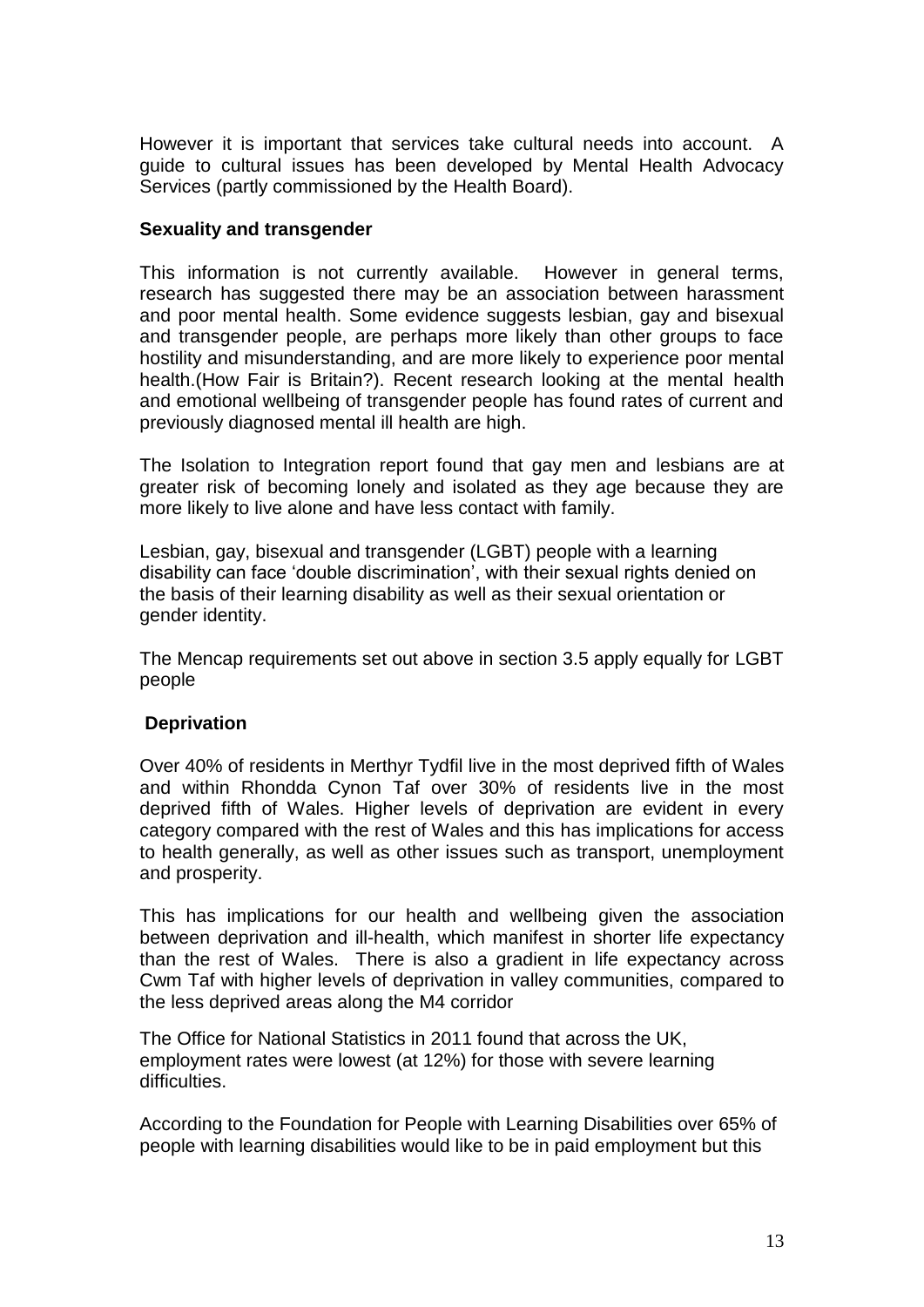contrasts with 2010/11 statistics which found only 6.6% of adults with learning disabilities were in some form of paid work.

Of those who were in employment they worked part-time, with men more likely to work 30+ hours than women.

#### **Carers**

More than half of adults with a learning disability live with their families. Even if they live away from the family home, their family carers are still likely to be involved in supporting them in various ways and unlike many other carers, family carers of people with learning disabilities are likely to have experienced a lifetime of caring and to care for decades. They may also of course have several caring roles as they age.

People with learning disabilities who continue to live with their families into middle age and beyond often find themselves in a mutual caring role as their parents get older. Like other carers people with learning disabilities are happy to care for others and proud of what they are doing. However, they may need some help in the role, and support to make decisions about the type and amount of caring they are doing. Its worth noting that the social services and wellbeing (Wales) Act 2014 gives Carers an equal right to assessment, this assessment should be carried out in the best way to meet an individual's needs and focus on what matters to the person and how they can use their own strengths and resources to do those things.

People with disabilities are living longer and for their parents and carers this creates anxiety with regards to what will happen when they are too old to care, have a crisis or when they die. For some who are not currently involved with social services, services and support has changed beyond recognition from the days when people were offered the choice between leaving their relative in institutional care or taking them home. Working together to build more effective universal and community services could help ensure advice and information is more readily available outside of formal services and encourage older carers to begin developing contingency plans for the future

A comprehensive Cwm Taf Carers Strategy has been developed and formally agreed for the region which responds to the most common issues raised by carers. This can be found on the following link

[http://cwmtaf.wales/how-we-work/plans-and-reports/cwm-taf-carers-strategy-](http://cwmtaf.wales/how-we-work/plans-and-reports/cwm-taf-carers-strategy-2016-2019/)[2016-2019/](http://cwmtaf.wales/how-we-work/plans-and-reports/cwm-taf-carers-strategy-2016-2019/)

#### **Welsh Language**

In Cwm Taf, 12.3% of adults and 8.9% of children are able to speak Welsh. The proportion of those who are able to understand, speak and/or write Welsh varies within this.

*More than just words….*, the Welsh Government's original strategic framework for Welsh language services in health, social services and social care, launched in 2012, has led to a number of improvements that have helped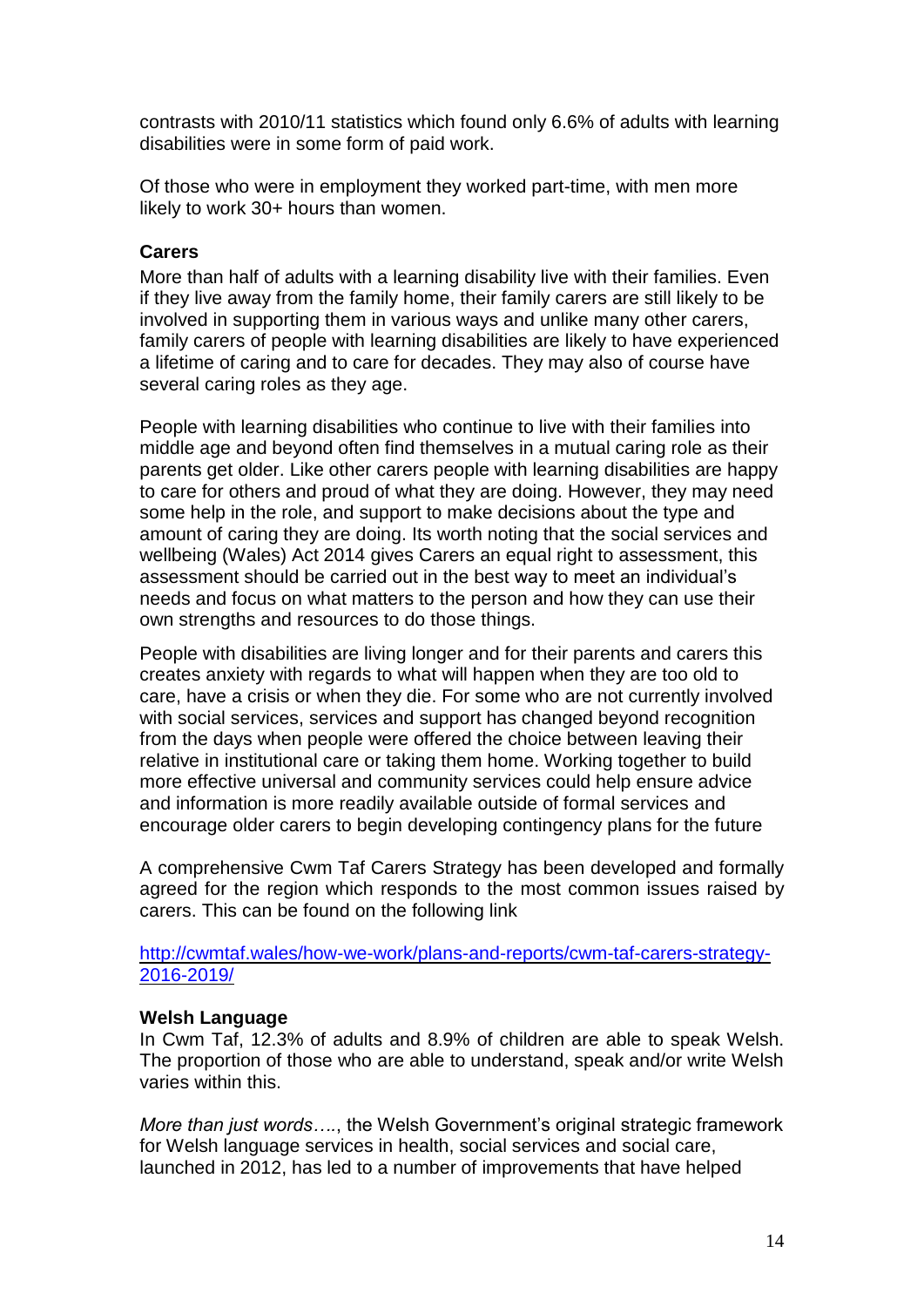support Welsh speakers receive health, social services and social care services in their first language. This has been achieved by making the best use of the existing skills and resources across our NHS and social services.

One of the key principles of *More than just words*…. is the Active offer. An Active Offer simply means providing a service in Welsh without someone having to ask for it. It means creating a change of culture that takes the responsibility away from the individual and places the responsibility on service providers and not making the assumption that all Welsh speakers speak English anyway.

### **Human Rights**

At its most basic, care and support offers protection of people's right to life under Article 2 of the European Convention by ensuring their most fundamental physiological needs, such as eating, taking medication, getting up in the morning and going to bed at night are met. But for those who require it, and those with whom they share their lives, the availability and organisation of care and support also determines whether they enjoy a number of other important human rights including freedom from inhuman and degrading treatment (under Article 3 of the Convention) and the right to respect for private and family life (under Article 8).

One crucial element of ensuring people are treated with dignity is for providers to understand the significance of human rights legislation. The legal framework of human rights law requires that health and social care workers, alongside other providers of public services, respect the dignity of people using services.

The ethics and values that underpin good practice in social care, such as autonomy, privacy and dignity, are at the core of human rights legislation. There are ongoing tensions between adherence to these values and the need to protect people from abuse, neglect and harm. For example, someone with a Learning disability may want to do something that presents a risk to themselves or others, and in such a case workers would need to consider whether this decision has been made with capacity. If so, then they should strive to find a way of ensuring the person's safety while respecting their right to choose what they want to do. If the person may lack capacity, they should be assessed according to the Mental Capacity Act 2005 (MCA).

Whilst providers and commissioners in Cwm Taf must take responsibility for adherence to human rights and equalities legislation this is also enforced through external inspection and regulation.

### **4. STAFF WHO MAY BE AFFECTED BY THESE PROPOSED CHANGES**

Analysis undertaken to develop the Statement has shown that the majority of partner resources, including staffing, are focussed on specialist services whereas we need a stronger emphasis in the future on Community, Universal and universal plus services.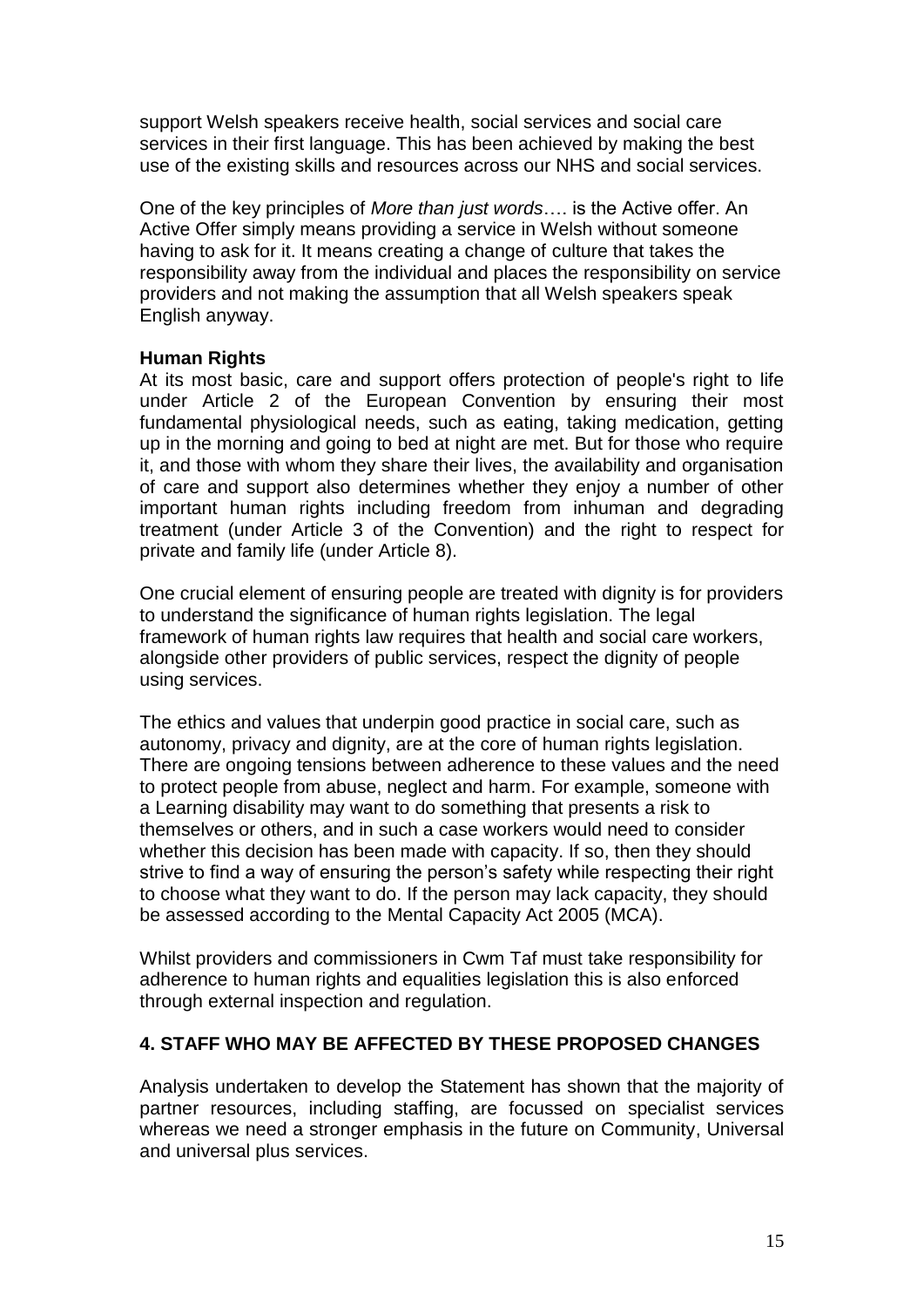We will need to consider the implications of the new service models for our staff. It is recognised that if staff are required to relocate or work differently, eg as part of integrating services, their personal characteristics and circumstances are taken into account, particularly if their journey is more difficult or their work pattern changes e.g. their age and family commitments.

There are appropriate organisational change policies in place within the local authorities and the University Health Board to manage any staff changes required as a result of this work

# **5. THE ENGAGEMENT EXERCISE**

The initial draft statement of strategic intent for Children, Young People and Adults with Learning Disabilities (including autism and complex needs) and their families (referred from now on as the Statement) was developed in response to what service users, carers and other stakeholders had told us previously and with reference to good practice and research from elsewhere.

The engagement activity undertaken during 2017 was intended to make sure that we have correctly addressed the things that stakeholders told us and that the Statement is focussed on what matters

Over a 16 week period, between the 11<sup>th</sup> of May and the 31<sup>st</sup> of August a number of staff briefings, stakeholder focus groups and service user conversations have been undertaken across the region.

# **Stakeholder Briefing**

At the start of the engagement process officers from across the Partnership created a comprehensive stakeholder map (attached as appendix 1) to ensure that all briefing materials could be widely distributed and operational staff updated and involved

To support effective service user engagement a focus group was facilitated on the 19<sup>th</sup> of May. This session was arranged for staff (from across the service) and the self advocacy group (Peoples First) to consider how best they could engage with and gather the views of the wide range of people with learning disabilities with differing levels of need and communication skills. The outcome of this session was to ensure effective conversations with service users about the plan and its content

| <b>Focus Group</b>     | <b>Participants</b>                                                                                                                                                           |
|------------------------|-------------------------------------------------------------------------------------------------------------------------------------------------------------------------------|
| <b>Parent Carers</b>   | 8 participants                                                                                                                                                                |
| <b>Social Services</b> | Council Staff outside   11 participants: libraries, leisure, adult education,<br>customer services, community wellbeing, contact<br>centre, youth engagement & participation, |

### **The Focus groups**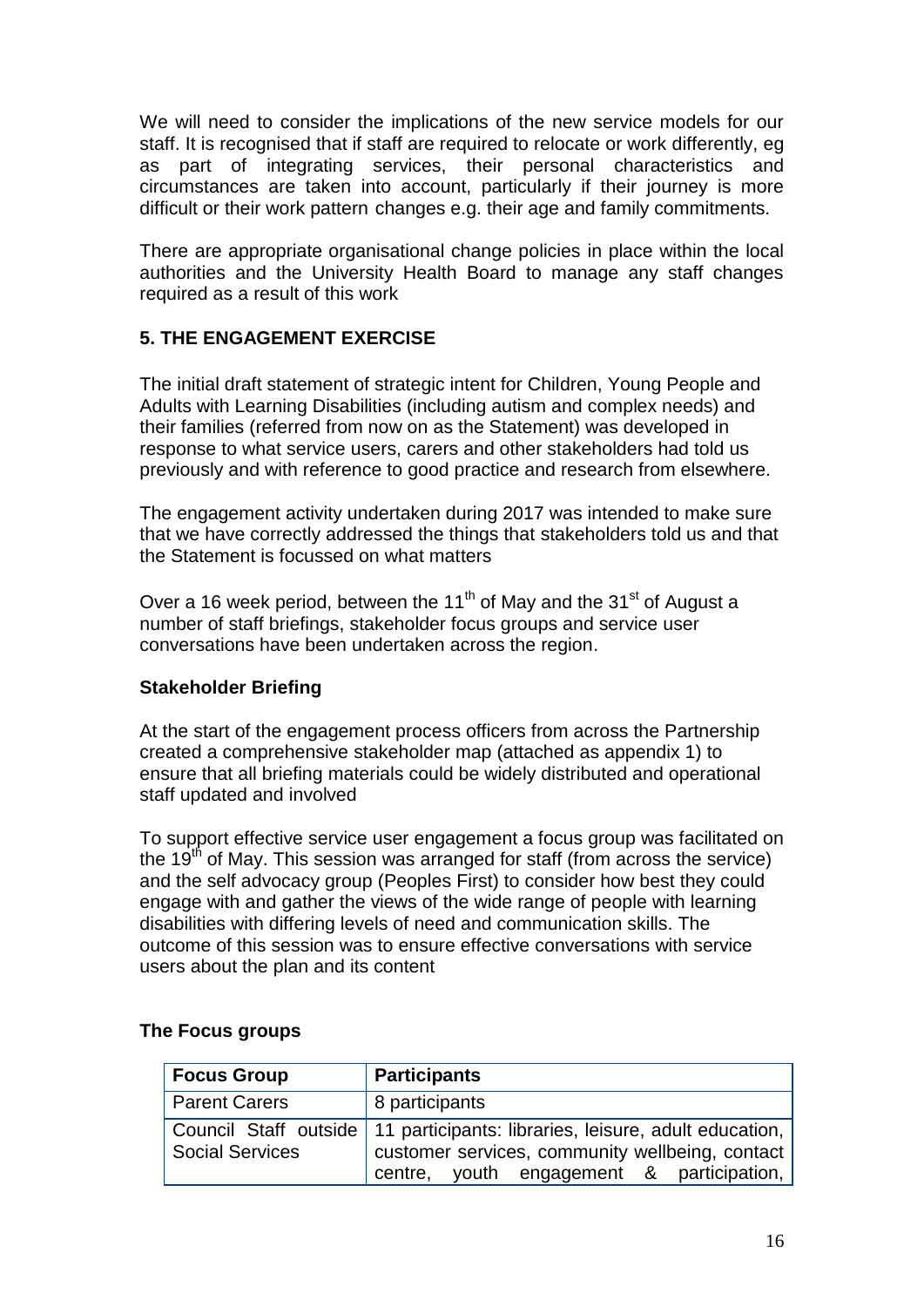|                              | housing, integrated transport unit.                                                                                                                                                                                      |
|------------------------------|--------------------------------------------------------------------------------------------------------------------------------------------------------------------------------------------------------------------------|
| <b>Adult Health</b>          | participants: therapies & health sciences,<br>8<br>mental health, learning disability, primary care,<br>OT, carers co-ordinator, nutrition & dietetics,<br>substance misuse, patient care & safety, district<br>nursing. |
| Children's Health            | 14 participants: OT, SALT, physio, dietician,<br>neurodevelopment team, nursing, paediatrician,<br>commissioning,<br>psychiatrist, early<br>years,<br>planning, engagement & participation.                              |
| LD<br>Community<br>Groups    | 9 participants: Touch Trust, RCT, Mencap, Arts<br>Factory, Autism for Children, Dewis, Viva                                                                                                                              |
| Wider<br>Community<br>Groups | 7 participants                                                                                                                                                                                                           |

Each focus group lasted two hours and followed a similar procedure. Participants were asked to introduce themselves by stating who they were, what their role was and what that meant they were responsible for. The facilitator then spent ten minutes setting the context around the Social Services Well-being Act (SSWB Act) and the Cwm Taf Statement of Intent for Learning Disabilities. Each focus group was then asked the same set of questions:

- What impact has the SSWB Act had so far?
- Is there anything in the Statement of Intent that stands out to you?
- What things would you like to do differently?
- What impact would it have?
- What would it take to be able to do it differently?
- How would you like us to take the engagement forward?
- Who else could help us?
- Any other resources that could help us?

The discussions were allowed to flow naturally and the facilitator didn't move onto the next question until the discussion naturally paused. The focus groups were recorded, transcribed and the data analysed using Nvivo.

### Focus Group findings

The findings are grouped under three themes (Universal, Universal Plus, and Early Intervention) that reflect the model for commissioning an ordinary life described in the statement of intent.

These findings are a summary of the key issues raised. A more detailed illustration of the discussion is available on request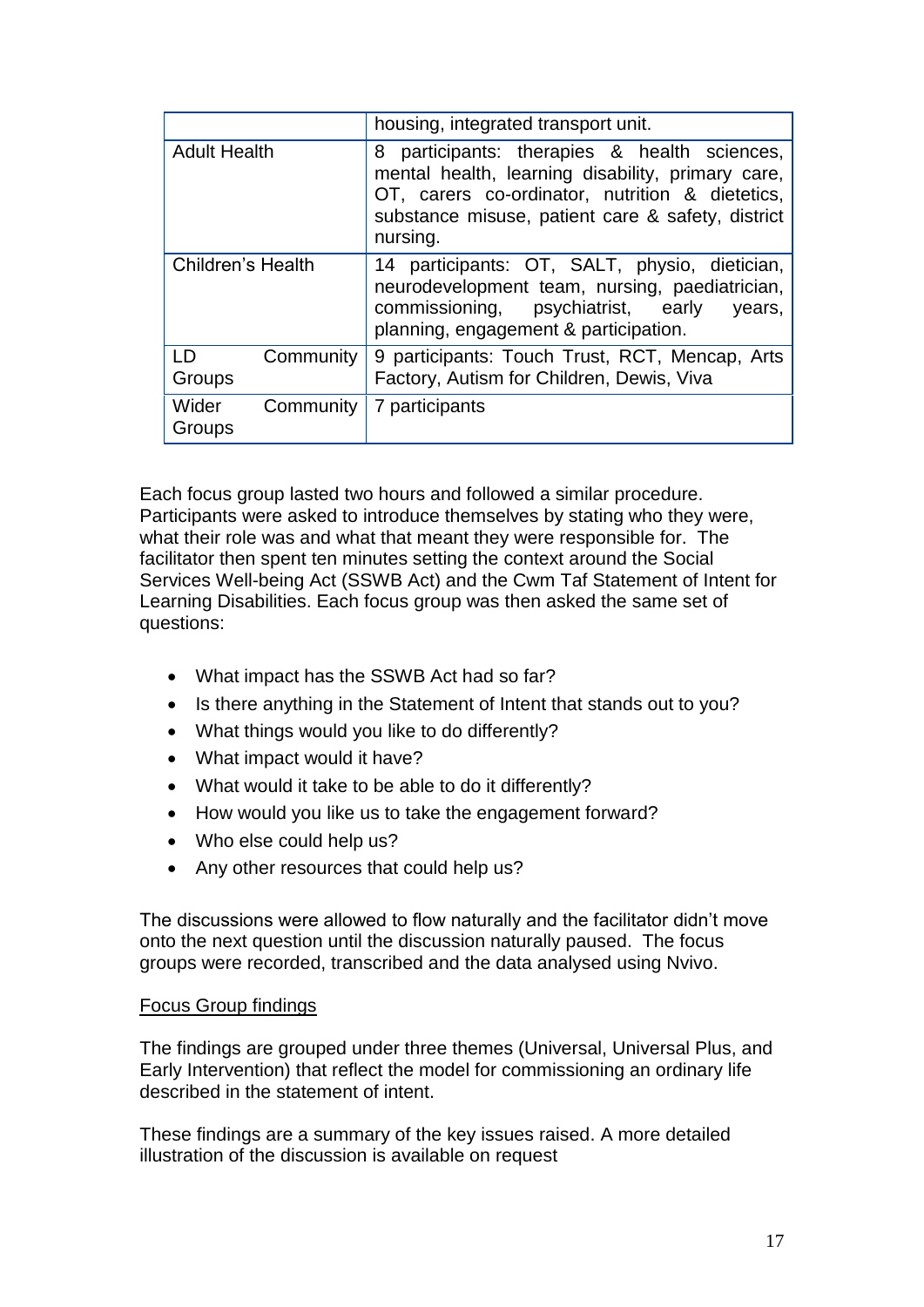# *Universal*

- There is a direct correlation between families having a bad experience of universal services not coping with their family member with learning disabilities and the conclusion that the only solution therefore is a specialist service.
- There is a lack of community infrastructure
- There is a need for social prescribing
- There is a need to empower people with learning disabilities and their families
- There is a need to increase community presence and contribution so as to reduce stigma
- *'*There is a need to support and empower staff working in universal services
- Community environments need to be more accessible.

### *Universal Plus*

Participants consistently stated that universal plus does not currently exist and is again the reason that people jump to the conclusion that the ONLY solution is a specialist service.

### *Early Intervention*

Issues around early intervention consistently centred around challenging behaviour and the lack of access families have to support that helps them to manage and reduce such behaviors.

### **Meetings with service users (Peoples first)**

People's first facilitated conversations with service users about the Statement of intent as part of a series of meetings during July.

These sessions were very well attended and utilised the 'easy read' document produced to support the engagement process

Service user participation at these meetings were as follows

| Merthyr | 18 |
|---------|----|
| Rhondda | 8  |
| Taf Ely | 10 |

### Findings from the meetings with service users (Peoples first)

These findings are a summary of meetings with service users, facilitated by Peoples first. The findings below reflect the structure of each meeting and identify the key themes recorded in the minutes. A more detailed record of each meeting is available on request

When asked if the statement of intent addressed the important things for them they noted particularly that it did not address: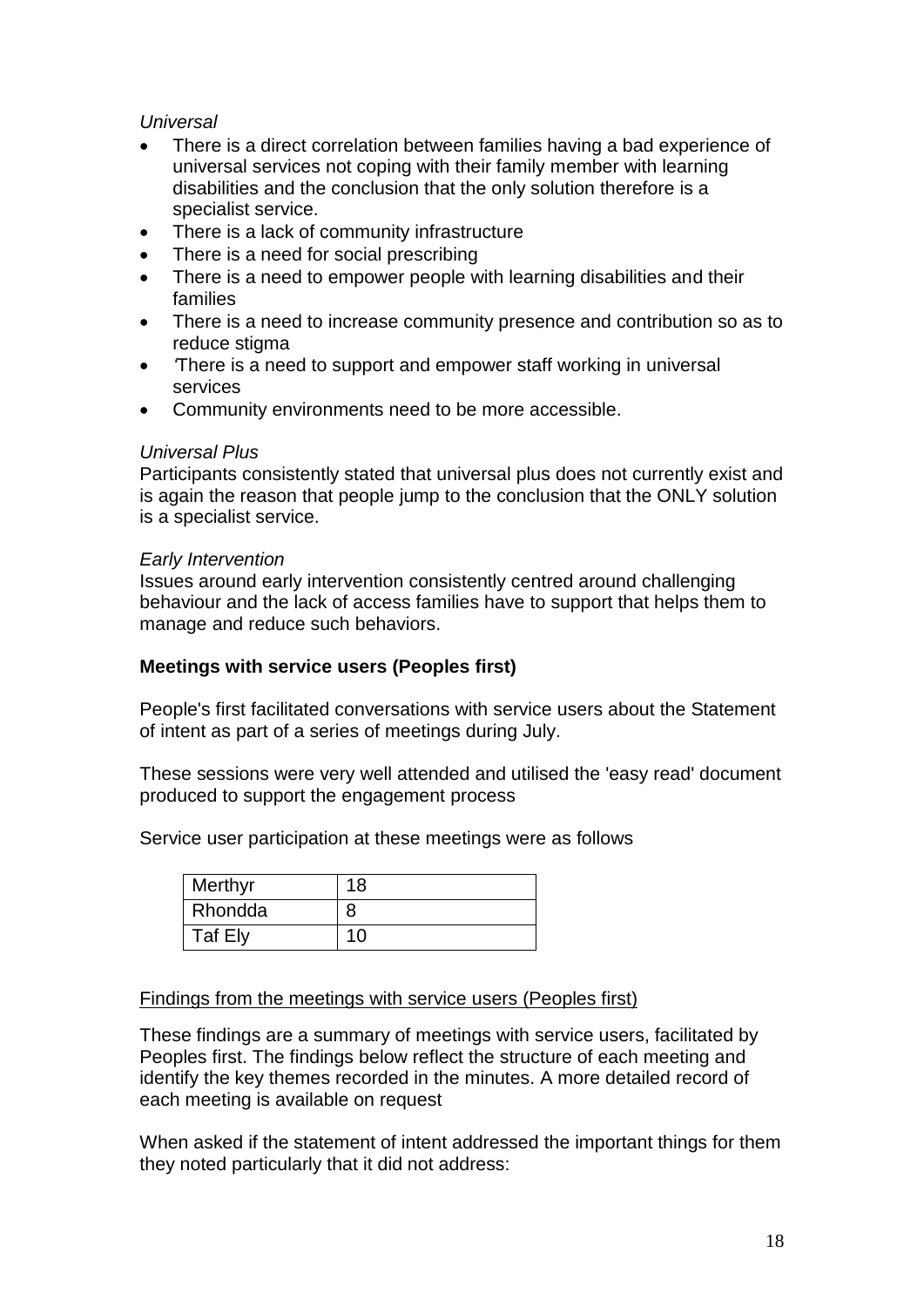- Transport as they felt particularly that transport was key to supporting access to the things they want to do
- Access to places to support people with learning disabilities feel more part of the community and help them be more independent

The things they identified as 'what matters' to them were (in summary):

- Healthy eating,
- Keeping fit and able to exercise (walking, swimming, dancing, going to the Gym, shopping, football, badminton, bowling, Zumba),
- Access to IT and communicating online with friends
- Being with partners, friends and family and socialising, going places with them
- Living with family,
- Learning and maintaining new skills Gardening, Arts and Crafts
- Working /having a job
- Having access to good local doctors and being confident to tell the doctor how you feel and having them listen to you
- Being Active
- Being happy
- Health and well being of family
- Having a break and a holiday

It was noted in particular during these meetings that communication with service users needs to be prioritised with regards to any changes to services and that they are concerned to ensure that they are fully engaged in any change to service delivery in the future

### **Online suggestion box**

To further capture people's views and reflections, an online suggestion box was created on the Cwm Taf Hub. Officers from across the partnership publicised this online facility within their service areas, with stakeholders, service users and carers. This facility was also publicised through the stakeholder briefings and focus groups

Participants that recorded their views in the online suggestion box were as follows:

| A person with a learning disability |    |
|-------------------------------------|----|
| A carer for someone with a          | 14 |
| learning disability                 |    |
| A professional working with         | 35 |
| people with learning disabilities   |    |
| other                               |    |
| Total                               |    |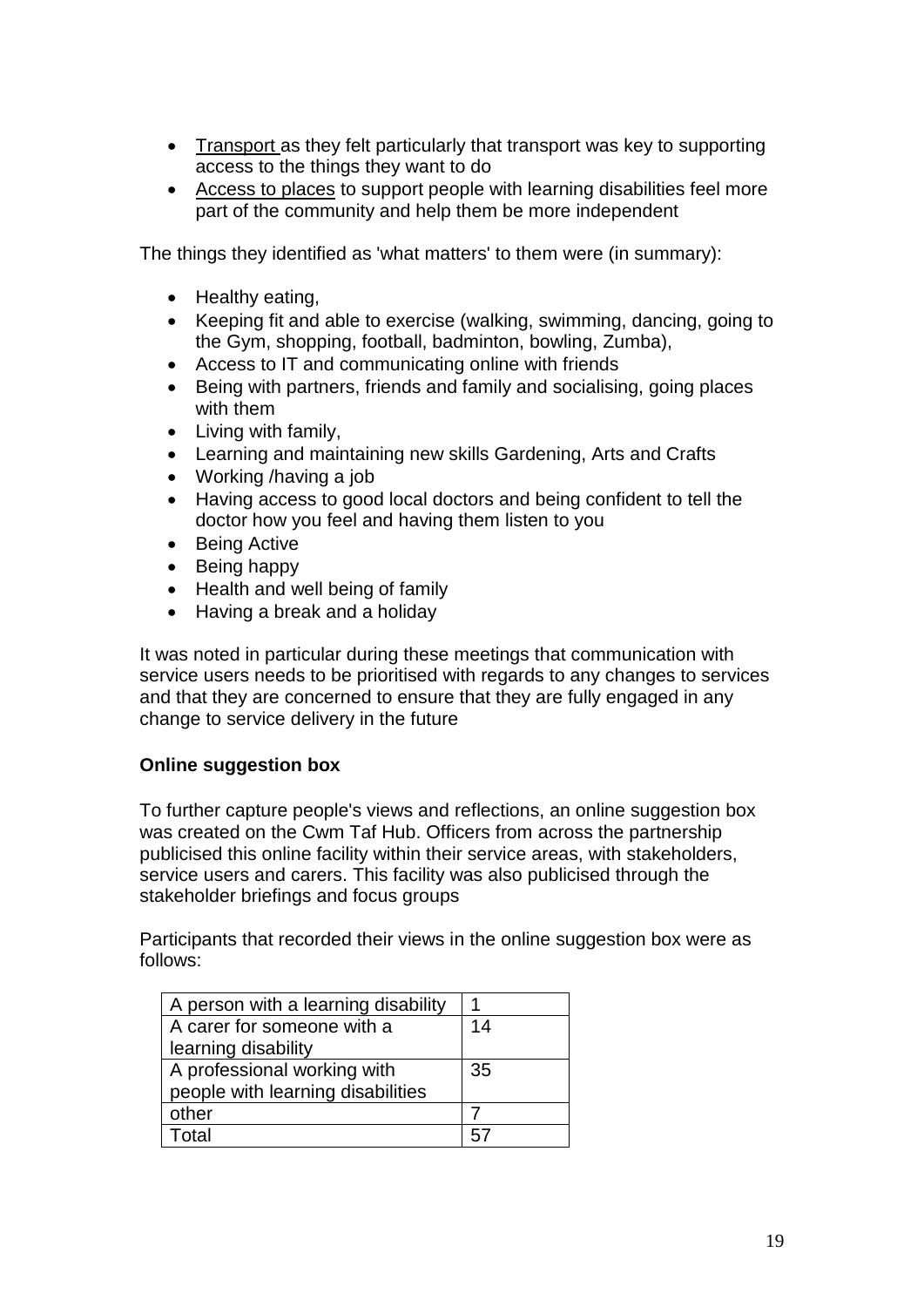### Online suggestion Box findings

These findings are a summary of the responses recorded in the online questionnaire which was live from May to August 2017. A more detailed record of the online response is available on request

Of those who participated 90% recorded that they felt the statement of intent recorded the most important things for them

For those who didn't agree their comments referred primarily to the fact the document was written at a high level and lacked the detail of how it would be applied in practice

In addition there was specific reference to the fact the draft document does not refer to the Additional Learning Needs and Education Tribunal (Wales) Bill 2016 and its implications

When invited to provide further comment about the statement of intent and its content these included

- Support for the development of universal services
- Concern with regards to financial resources to manage both low level support and specialist care
- An emphasis on requests to improve communication both in terms of engagement and in relation to service delivery

When asked what they felt mattered the most to people with learning Disabilities the respondents identified the

- Having the right care and support when they need it
- Being independent
- Being with friends and family
- Being cared about
- Being able to take part in what's going on in the community
- Being active and involved in new things
- Having a safe and comfortable home
- Being able to learn new skills
- The health and wellbeing of their carer/parent
- Having good advice and support to keep themselves healthy
- Being treated as a respected individual

#### **Outcome of the engagement activity**

Generally the Statement of Intent has received widespread support particularly the service model for commissioning an ordinary life.

We have heard that access to universal and community services and activities is currently a challenge for people with learning disabilities, and service users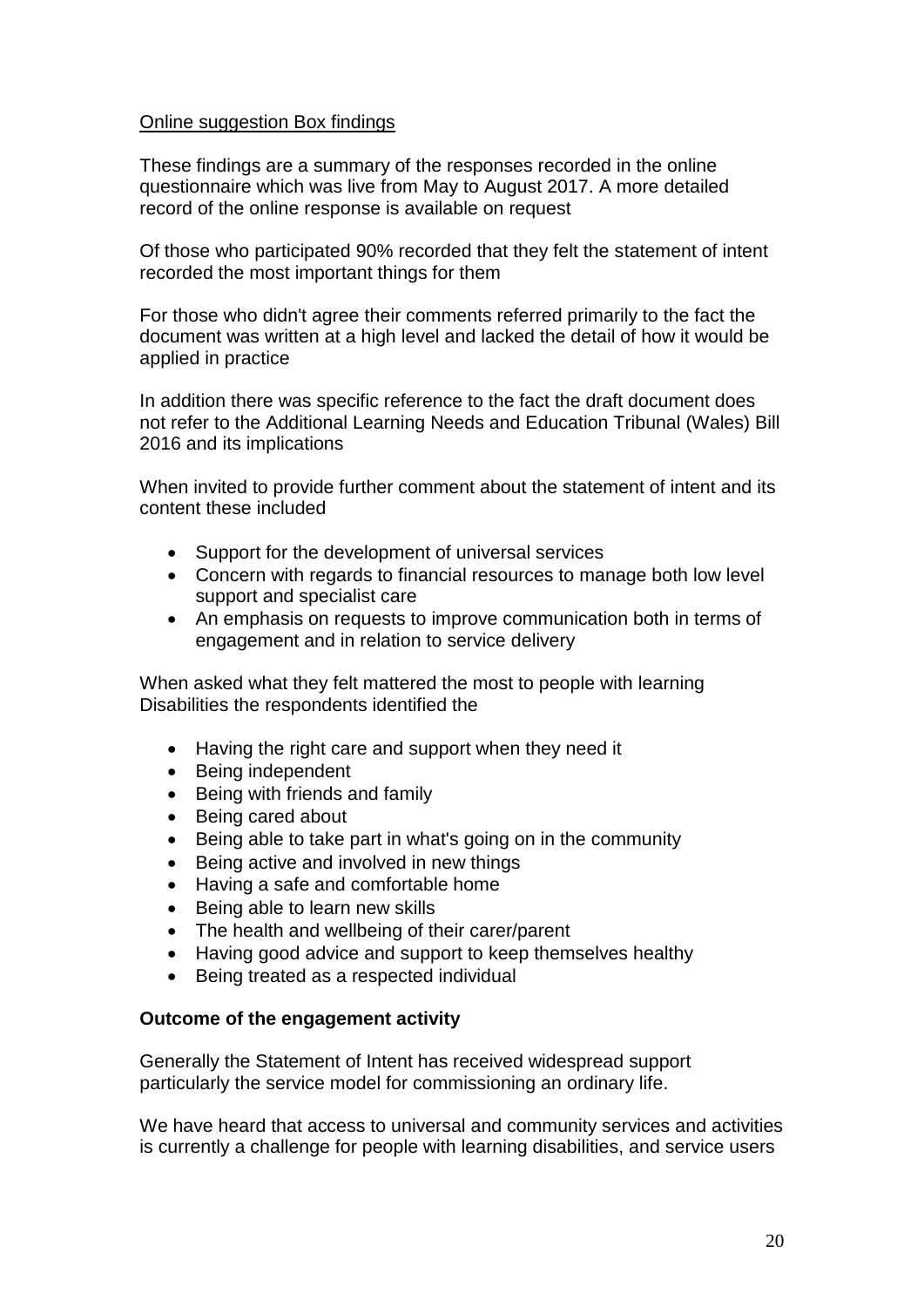in particular identified the practical difficulties they face whilst trying to live an ordinary life in the community.

We have noted that we need to continue to look at what matters to people with learning disabilities and their families and to engage them effectively in the design of the service going forward. This is because our understanding of accessibility to both universal services and community services has to be informed by the experiences of those who are trying to access them to ensure the key challenges they face are addressed

The Statement if Intent is intended as a strategic statement for partners to use as a framework for further commissioning and development but the nature of this high level document was frustrating for some as they are keen to understand how change will affect them directly

A strong message from all participants was the need to communicate more effectively with people and to engage them in any change and development of the service

To that end the Regional Steering group that involves representation from both Merthyr and RCT Local Authorities, Cwm Taf University Health Board, People First and third sector community groups will be responsible to ensure effective engagement and communication activities with service users, carers parents, staff and other stakeholders during the next steps are prioritised

Finally prior to embarking on the more detailed work to implement the model and to conclude the work on the actual statement itself we need to amend the draft to incorporate the Additional Learning Needs and Education Tribunal (Wales) Bill 2016 and its implications

### **6. POTENTIAL POSITIVE AND NEGATIVE IMPACT IDENTIFIED**

### **Positive:**

The primary beneficiaries are people with learning disabilities as the Statement provides a positive focus rather than a negative discrimination based on their disability

There will be a positive impact in terms of a culture change which promotes independence, social inclusion, greater choice and control.

The proposed service model (five interrelated levels) will improve health and social care outcomes eg by increased availability of services that promote health and wellbeing but also the opportunities to target support and care to those who need more intensive help. This will have a positive impact on both people with low level learning disabilities as well as those with more complex needs.

The emphasis on a 'good life' (*Somewhere to live, something to do, someone to love)* is likely to have a beneficial impact on people with a learning disability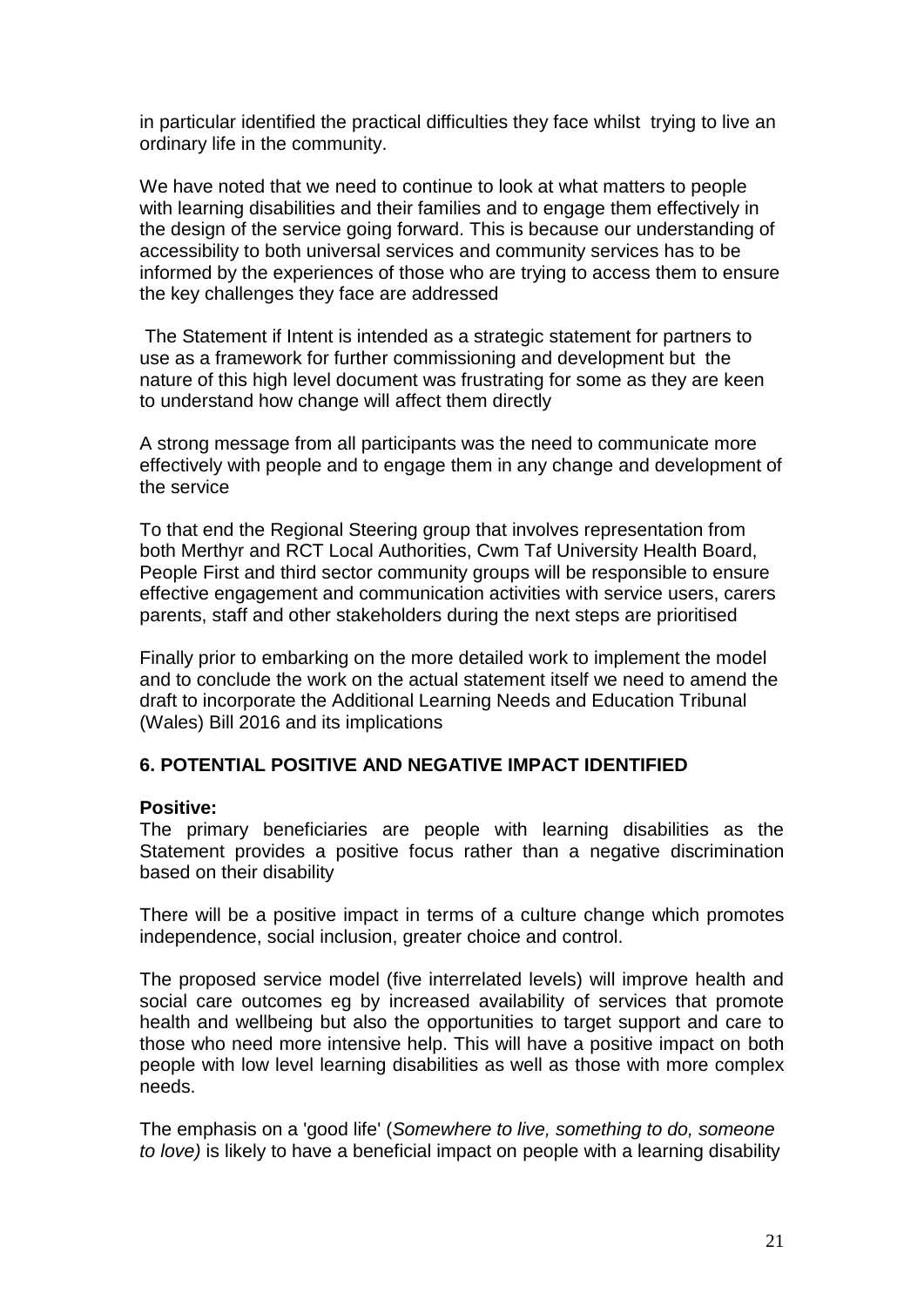placing a greater focus on quality of life outcomes for people living in our communities.

The model will encourage the development of more opportunities to be available as locally as possible, at home or within local communities. This will have a positive impact by promoting accessibility and addressing the barriers currently experienced like transport.

Home based and community care can minimise disruption to people's lives. It can also be easier to meet individual spiritual and cultural needs if people remain part of their own community and any groups to which they belong. Privacy eg LGBT status and family life, including marital and civil partnership status can also be preserved.

The improved coordination of services to be achieved by the collaborative approach taken by partners and the development of this Joint Statement of Intent will ensure people with learning disabilities can access the services they need in the right place at the right time, delivered by the right person.

### **Negative**

There may be a negative impact on family members/carers who feel that they have to take on additional responsibilities and a significant unpaid caring role. This could particularly impact on certain cultures and/or where women are traditionally expected to take on that role.

As noted in section 3 the Cwm Taf Social Services and wellbeing Partnership are implementing a Carers strategy to support carers in the communities of RCT and Merthyr Tydfil and the Social Services and Wellbeing (Wales) Act 2014 provides carers with an equal right to assessment with a focus on what matters to the person

During the engagement activity it was clear that people with learning disabilities and their families are very anxious about changes to their services and are concerned to seek commitment that they will be engaged in any change that may have an immediate impact on their daily routine.

The steering group taking forward the co-ordination of work to respond to the statement of intent will endeavour to engage people with learning disabilities and their families in the work going forward paying attention to the communication of information as well as co-producing solutions with those who have a direct stake in the outcome

There is an expectation that suitable universal and community services will be available to support people with learning disabilities appropriately in the community but this will require resource particularly with regards to the training and development needs of staff across all agencies to ensure their understanding of the specific communication and engagement needs of this group of people are addressed effectively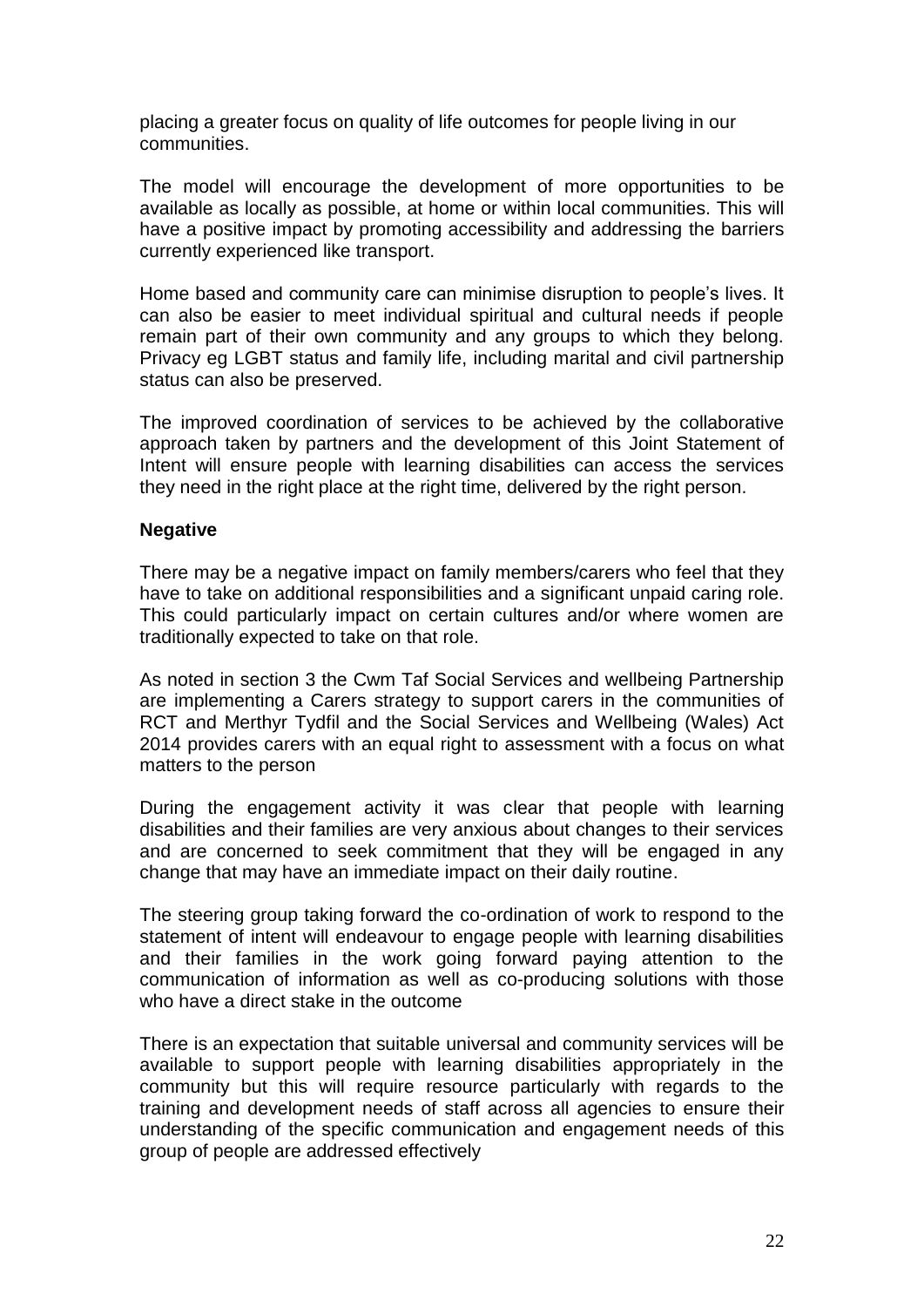In part some of the changes required to traditional service models will create efficiencies that can support new models of service; through utilising mainstream facilities for example. In addition the Social Care Workforce Development Grant is available to support the training needs of all staff groups across the statutory, independent and 3rd sector organisations working in social care - its allocation is influenced by Partnership priorities

Overall it is considered that the benefits to be gained from the implementation of the Joint Commissioning Statement for Learning Disabilities will outweigh any negative impacts. The potential negative impacts will be addressed as identified below and as the Strategy is implemented.

# **7. PLANS TO ALLEVIATE ANY NEGATIVE IMPACT**

### Support for carers

A comprehensive Cwm Taf Carers Strategy has been developed and formally agreed for the region which responds to the most common issues raised by carers

## Engagement and communication

The steering group overseeing the next steps will comprise of partner representatives, Peoples First (self advocacy) service users and carers. This group will from the outset agree an engagement plan

The purpose of the engagement plan is for the group to think through how stakeholders are going to be appropriately informed and involved in each stage of the development of the business case and the implementation of the delivery model.

Effectively engaging and communicating with stakeholders including staff will help facilitate the change management process. It will also help identify as well as reduce the potential risk of stakeholders not engaging in or being committed to the changes. This plan is not a plan for consulting stakeholders about whether any changes should or should not take place. The case for change has been accepted and the focus now is to develop and implement the best solutions to deliver the agreed Vision and outcomes.

The objectives of the engagement plan is to

- Achieve a shared understanding of what we are doing and why.
- Ensure that a whole system approach is taken towards the agenda for change and that the relevant individual parts of the system understand their contribution towards its delivery.
- Maximise the opportunity for participation of stakeholders into the development and implementation of the changes.
- Build credibility and trust and create an environment that encourages openness and meaningful dialogue.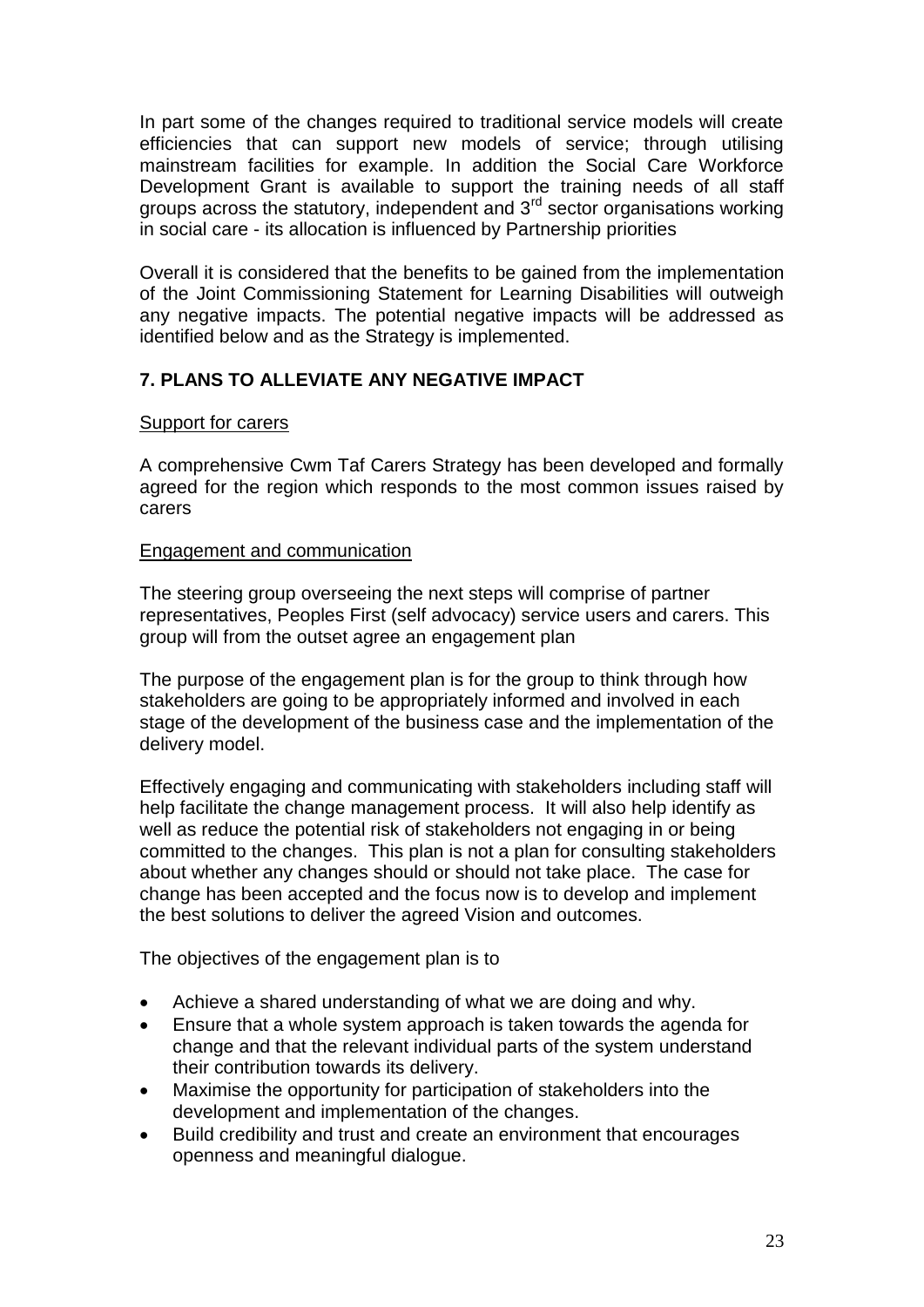Ensure all stakeholders know what is happening, when and how it will affect them.

This Statement of intent is a high level document that does not go into the detail of service change at an operational level

As a result it is anticipated that each significant service change undertaken within the services to people with Learning disabilities will require specific consideration with regards to a more detailed Equality Impact Assessment

## **8. MITIGATION**

An effective EIA takes into account the views and opinions of those who may be affected by the policy and what is already known about how the policy might affect different groups. This includes national evidence, Public Health Wales information, census data, public and service user views wherever possible in order to identify and address issues.

The consideration of mitigating measures and alternative ways of doing things is at the heart of the Equality Impact Assessment process. Different options have been considered in the development of the Statement of intent as covered in this document. The consideration of mitigation of adverse impacts is intertwined with the consideration of all actions. Mitigation can take the form of lessening the severity of the adverse impact.

Ways of delivering services which have a less adverse effect on the relevant equality category or issue, or which better promote equality of opportunity for the relevant equality category, have been considered.

The preliminary issues and potential mitigations have been listed earlier in this document and will be revisited as the service changes are agreed and developed. This initial document represents stage one of the equality impact assessment.

### **10. SUMMATION – GENERAL DUTY**

### **Due Regard to 3 elements of general equality duty**

This Equality Impact Assessment is representative of a real attempt to address the following questions:

### Does this Statement Of Intent help to eliminate discrimination?

Yes, although there is no perceived discrimination in the way services are currently provided, the move to this new model that supports an 'ordinary life' will help achieve the outcomes we are seeking to achieve for people with a Learning disability and their families to:

 access modern services that promote a sense of belonging to and inclusion in their local community.